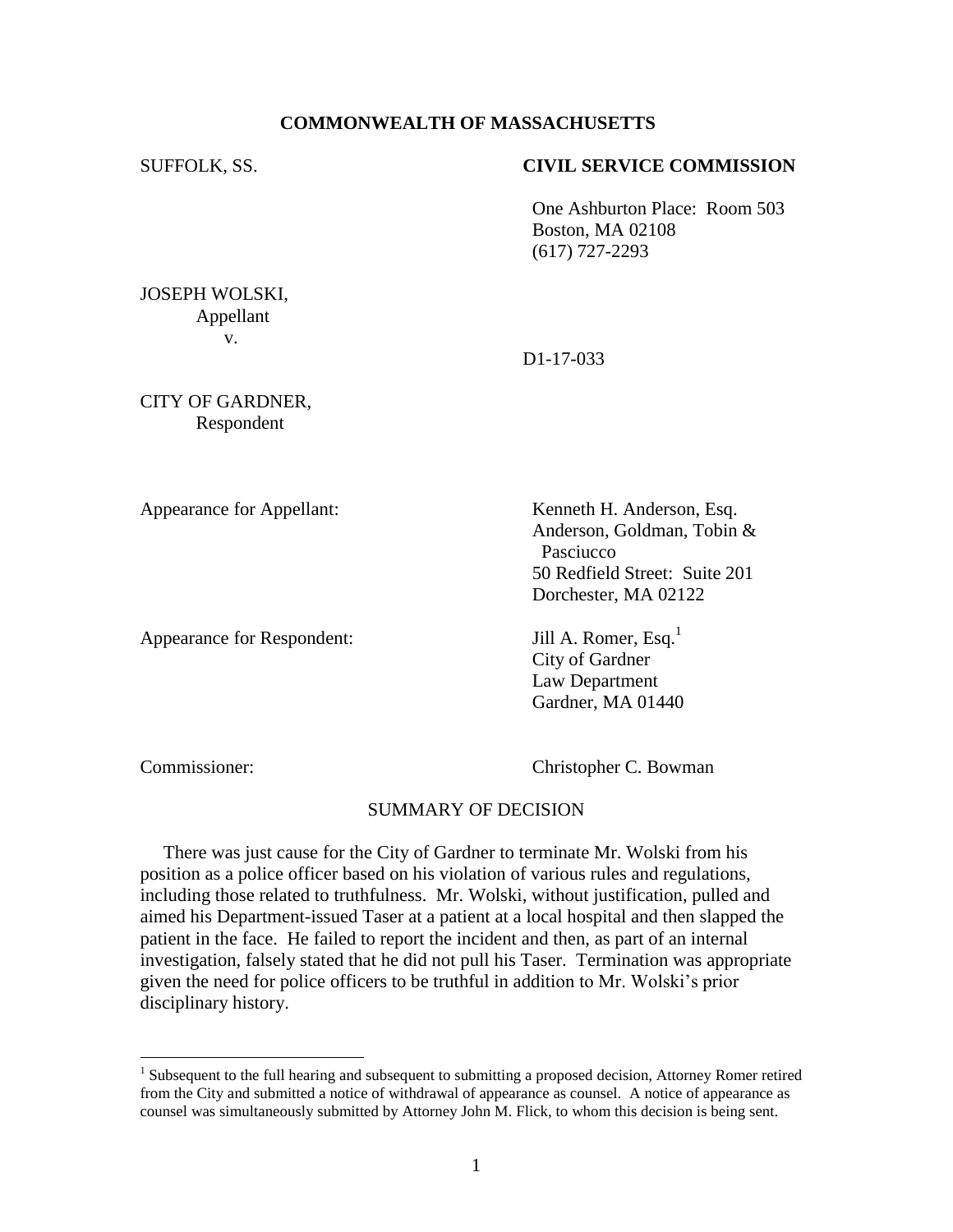#### **DECISION**

On February 16, 2017, Mr. Wolski, Joseph Wolski (Mr. Wolski), pursuant to the provisions of G.L. c. 31, § 43, filed an appeal with the Civil Service Commission (Commission), contesting the decision of the Respondent, the City of Gardner (City) to terminate his employment as a police officer from the City's Police Department. On March 13, 2017, I held a pre-hearing at the Armand P. Mercier Community Center in Lowell, MA. I held a full hearing at the same location on April 24, 2017. $^2$  As no written notice was received from either party, the hearing was declared private. All witnesses, with the exception of Mr. Wolski, were sequestered. A CD was made of the hearing.<sup>3</sup>

Both parties submitted proposed decisions to the Commission on June 23, 2017.

# **FINDINGS OF FACT:**

Based upon the documents entered into evidence (Respondent Exhibits  $1-19<sup>4</sup>$  and

Appellant Exhibits A-C<sup>5</sup>, stipulated facts, the testimony<sup>6</sup> of:

# *Called by the City:*

 $\overline{a}$ 

- Derek Ferreira, Police Officer, City of Gardner (Officer Ferreira);
- A.R., Security Supervisor, local hospital (A.R.);
- Neil Erickson, Police Chief, City of Gardner (Chief Erickson);

<sup>2</sup> The Standard Adjudicatory rules of Practice and Procedures, 810 CMR §§ 1.00, *et seq*., apply to adjudications before the Commission, with G.L. Chapter 31, or any Commission rules, taking precedence.  $3S$ ubsequent to the hearing, the City had the recording transcribed and a copy of the transcript was provided to counsel for Mr. Wolski and the Commission. That transcript is deemed to be the official record of the proceedings.

<sup>&</sup>lt;sup>4</sup> Exhibits 16 and 17 are the video recorded interviews of Mr. Wolski and Officer Ferreira. They cannot be viewed without downloading a reader. Should this case be subject to judicial review, the City is responsible for ensuring that the DVDs can be viewed by the Court as part of its review.

 $<sup>5</sup>$  At the hearing, counsel for the Appellant stated that he would submit, via email, the entire internal affairs</sup> investigation, which would be marked as Exhibit D. I inquired with counsel twice but did not receive the Exhibit. Various Exhibits, however, including Respondent Exhibit 18, appear to include the bulk of the internal affairs investigation, including summaries of interviews with hospital employees, including those who testified before the Commission. I have reviewed all of these documents, and, where appropriate, compared them to the live testimony that these witnesses offered before the Commission.

 $<sup>6</sup>$  Employees from a local hospital who testified before the Commission are referred to by their initials.</sup>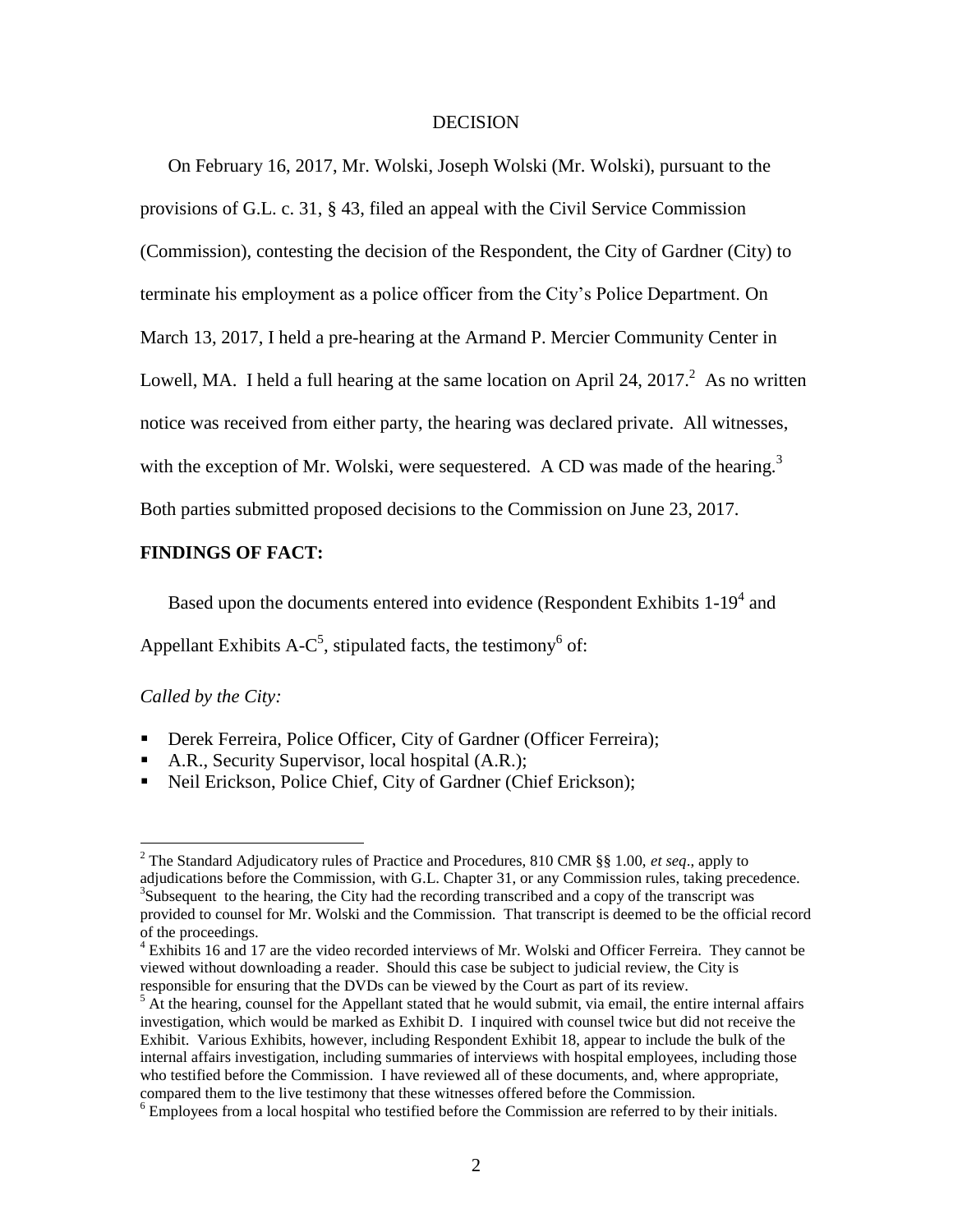*Called by Mr. Wolski:*

- M.G., Patient Safety Specialist, local hospital (M.G.);
- **P.L., Emergency Room Nurse, local hospital (P.L.);**
- Joseph Wolski, Appellant (Mr. Wolski);

and taking administrative notice of all matters filed in the case, pertinent statutes, regulations, policies, stipulations and reasonable inferences from the credible evidence, a preponderance of the evidence establishes the following:

- 1. Mr. Wolski began his employment as a police officer with the City on December 17, 2007. (Stipulated Fact)
- 2. Prior to his employment with the City, Mr. Wolski served as: a military police officer in the United States Air Force for five (5) years; a Winchendon police officer for approximately two (2) to three (3) years; and a police officer for the Massachusetts Environmental Police (MEP) for approximately one (1) year. (Testimony of Mr. Wolski)
- 3. On December 28, 2016 at approximately 1:00 P.M., Mr. Wolski, Officer Ferreira and a police sergeant were dispatched to Connors Street in Gardner as a result of a call regarding a male party (the subject) under the influence of drugs and alcohol who was suicidal. (Exhibits 1, 2 and Testimony of Officer Ferreira and Mr. Wolski)
- 4. The subject became combative causing Officer Ferreira to draw his department Taser as a warning technique while giving verbal commands to the subject. (Exhibit 2 and Testimony of Officer Ferreira)
- 5. The sergeant at the scene told Officer Ferreira not to engage the Taser. The sergeant and Mr. Wolski grabbed onto the subject and Officer Ferreira re-holstered his Taser. (Testimony of Officer Ferreira)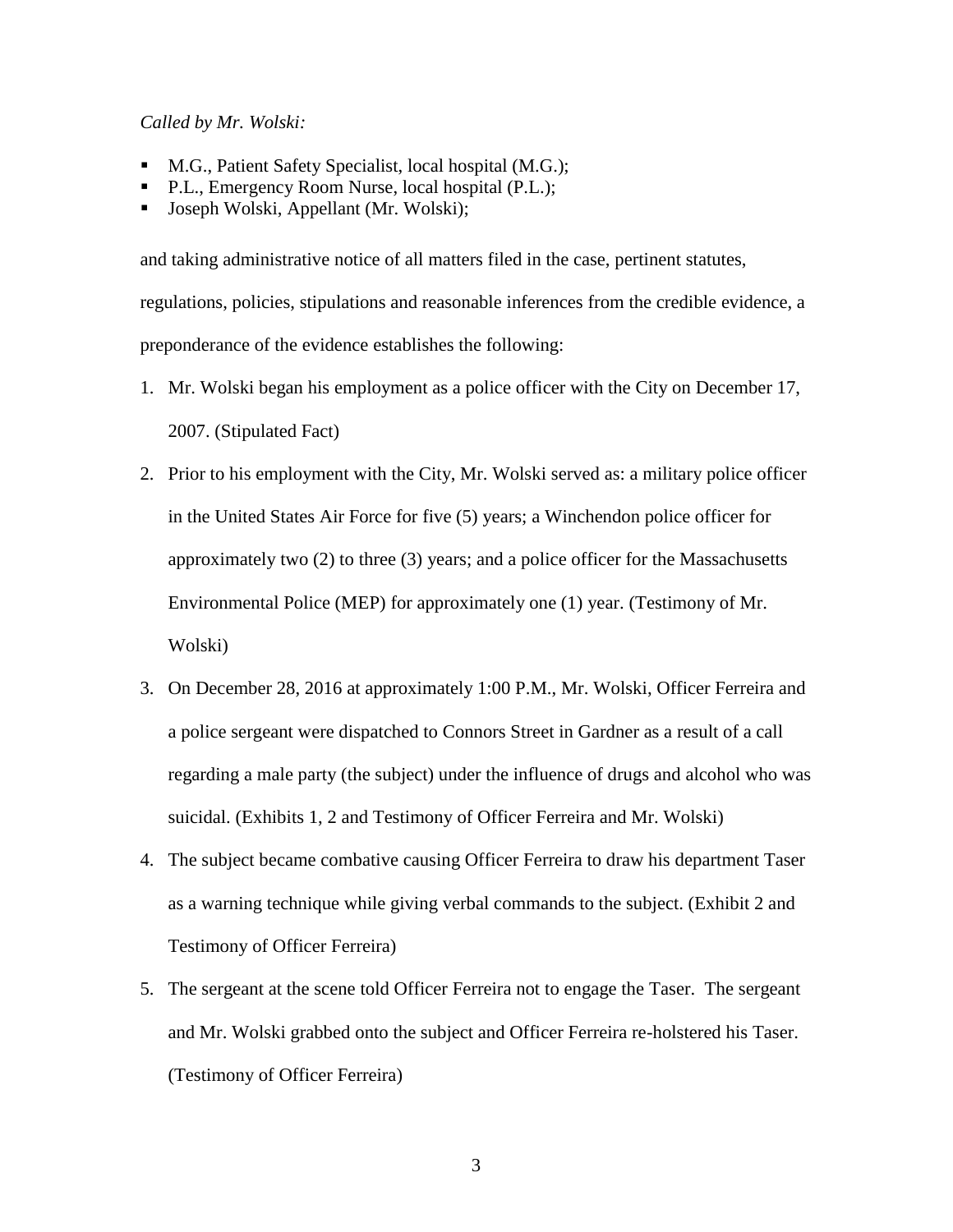- 6. The sergeant, Officer Ferreira and Mr. Wolski then struggled to bring the subject to the ground. During this struggle, Officer Ferreira scraped his hand on a nearby stone wall. (Testimony of Officer Ferreira)
- 7. Pursuant to "Section 12" (of G.L. 123 as amended by Chapter 410 of the Acts and Resolves of 2004), the subject was then involuntarily transported and admitted to a local hospital (the hospital). (Exhibit 2 and Testimony of Officer Ferreira and Mr. Wolski)
- 8. At approximately 1:20 P.M., the subject, accompanied by Mr. Wolski, along with Officer Ferreira and the sergeant (who drove their own cruisers), arrived at the hospital. (Exhibit 1 and Testimony of Officer Ferreira)
- 9. The subject from the Connors Street incident was admitted to "Room 5" of the emergency room at the hospital. (Testimony of Officer Ferreira and Mr. Wolski)
- 10. In Room 5, the subject was loud, belligerent and threatening. Mr. Wolski, along with Officer Ferreira and the sergeant, were eventually able to calm the subject in Room 5 down. (Testimony of Mr. Wolski and Officer Ferreira)
- 11. Earlier that day (December  $28<sup>th</sup>$ ), another individual (the patient), had been involuntarily transported and admitted to "Room 7" of the hospital by the State Police and the Barre Police Department. (Exhibit C)
- 12. According to the police report, the patient, prior to being involuntarily transported and admitted to Room 7 of the emergency room:
	- was "on a roller coaster of emotions";
	- had threatened to kill himself;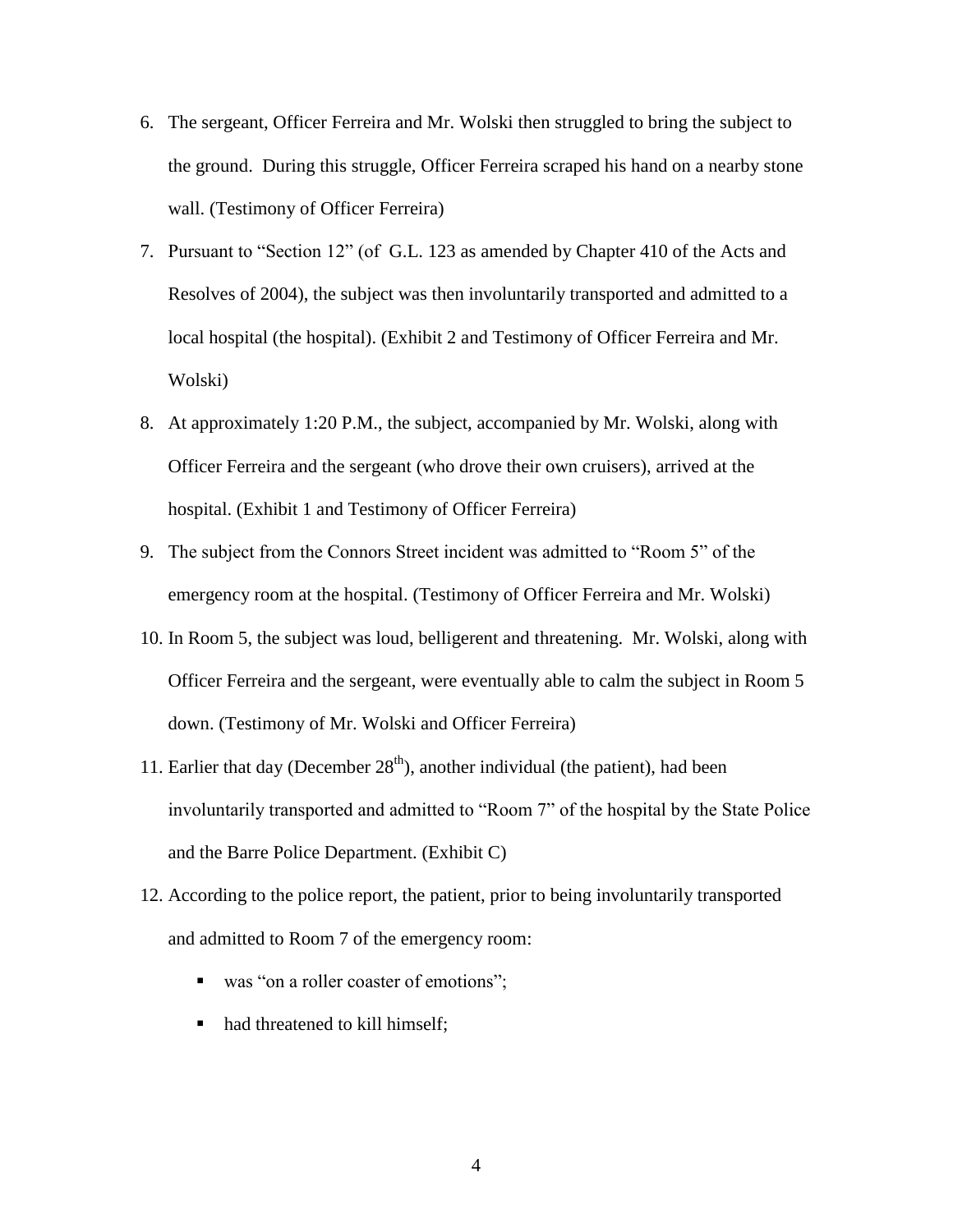- had threatened to take the gun from one of the police officers and break his wrist;
- had threatened to "kick the shit out of" all the police officers present at the scene. (Exhibit C)
- 13. Also according to the police report, the patient, before being transported, "became irate again and lunged forward in a 'head butt' type maneuver, striking [his brother] in the right cheek" (Exhibit C)
- 14. Eventually the subject was administered three (3) separate injections of sedation medication that calmed him enough to go the hospital, although he still "attempted to break free of [the police] grasp and fight against us" with each injection continuing to threaten the police with physical violence. He was then transported to the hospital and admitted to Room 7 of emergency room. (Exhibit C)
- 15. Room 7 of the emergency room is in close proximity (two "doors" down) to Room 5. (Chalk A)
- 16. While the sergeant, Officer Ferreira and Mr. Wolksi were in Room 5 trying to calm the subject down, Officer Ferreira could hear the patient in Room 7 "talking loud enough to hear" but did not know exactly what the patient in Room 7 was saying. (Testimony of Officer Ferreira)
- 17. On multiple occasions, Officer Ferreira left Room 5 and walked down to the nurses' station of the hospital to wash his scraped hand. On one of these occasions, a male security guard at the hospital told Officer Ferreira that the patient in Room 7 wanted to fight them; that he did not like police officers; and that the police officers should stay away from the patient in Room 7. (Testimony of Officer Ferreira)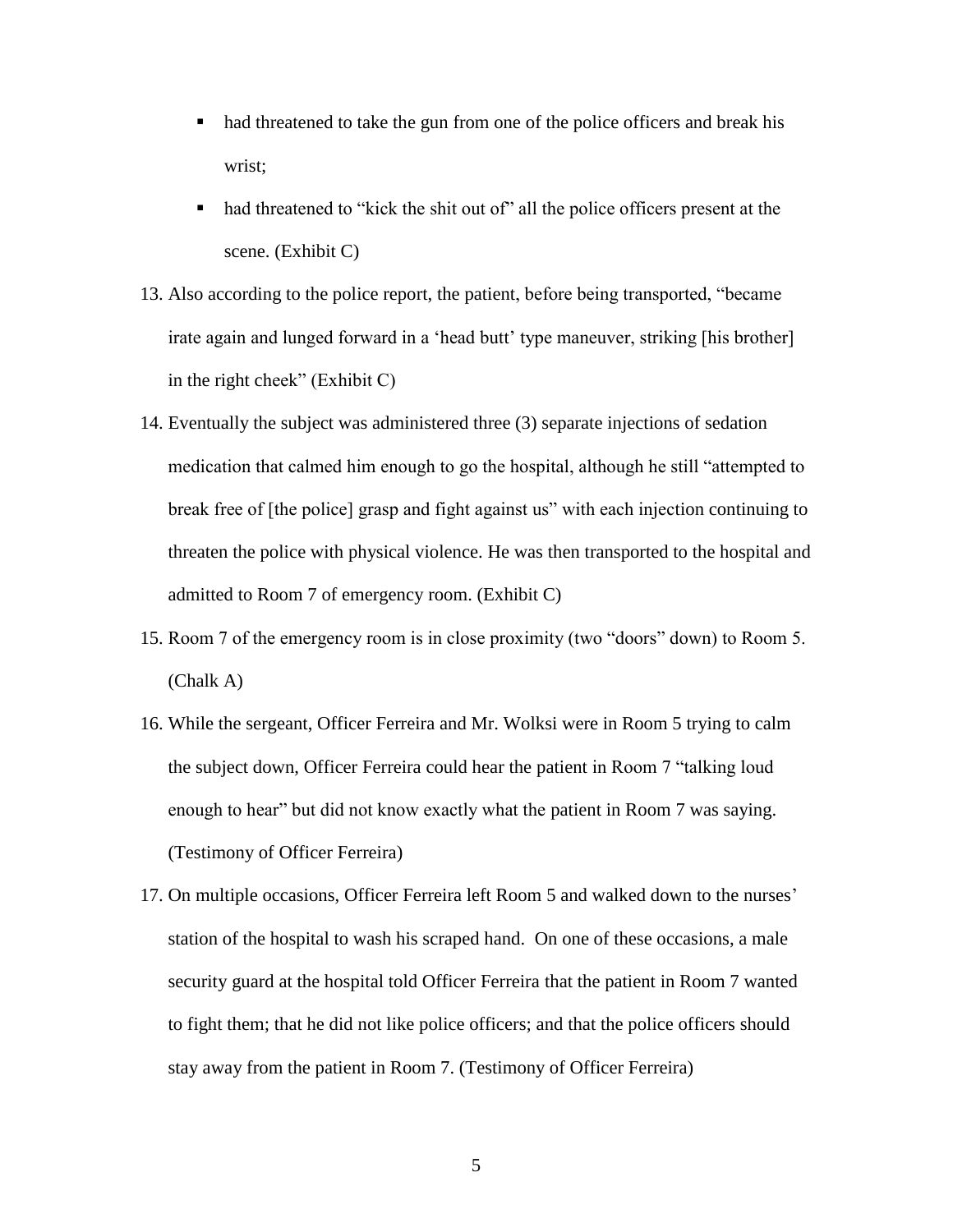- 18. Once the subject in Room 5 was restrained, the sergeant and Mr. Wolski left the hospital at approximately 2:25 P.M. while Officer Ferreira remained at the hospital to receive treatment for the hand injury sustained at Connors Street. (Testimony of Officer Ferreira)
- 19. Mr. Wolski had left the hospital to obtain departmental forms that Officer Ferreira needed to complete due to the injury to his hand. (Testimony of Mr. Wolski and Officer Ferreira)
- 20. After Mr. Wolski and the sergeant left the hospital, Officer Ferreira was standing near the sink of the nurses' station. (Testimony of Officer Ferreira and Chalk A)
- 21. Officer Ferreira proceeded to "throw in a chew [chewing tobacco]" at which point the patient in Room 7 engaged him in conversation, mentioning that both men use the same brand of chewing tobacco. (Testimony of Officer Ferreira)
- 22. The conversation between Officer Ferreira and the patient in Room 7 lasted approximately ten (10) to fifteen (15) minutes. Officer Ferreira was standing at the nurses' station and the patient was sitting on a rolling chair in the doorway of Room 7. The two (2) men were speaking across a hallway, approximately three (3) to four (4) feet away from each other. (Testimony of Officer Ferreira)
- 23. There was no actual door where the patient was sitting due to a recent incident involving vandalism. (Testimony of Officer Ferreira)
- 24. Officer Ferreira described his conversation with the patient in Room 7 as a "rollercoaster" in which the patient was calm at times but would then "ramp himself back up" talking about his confrontation with police earlier that day, at one point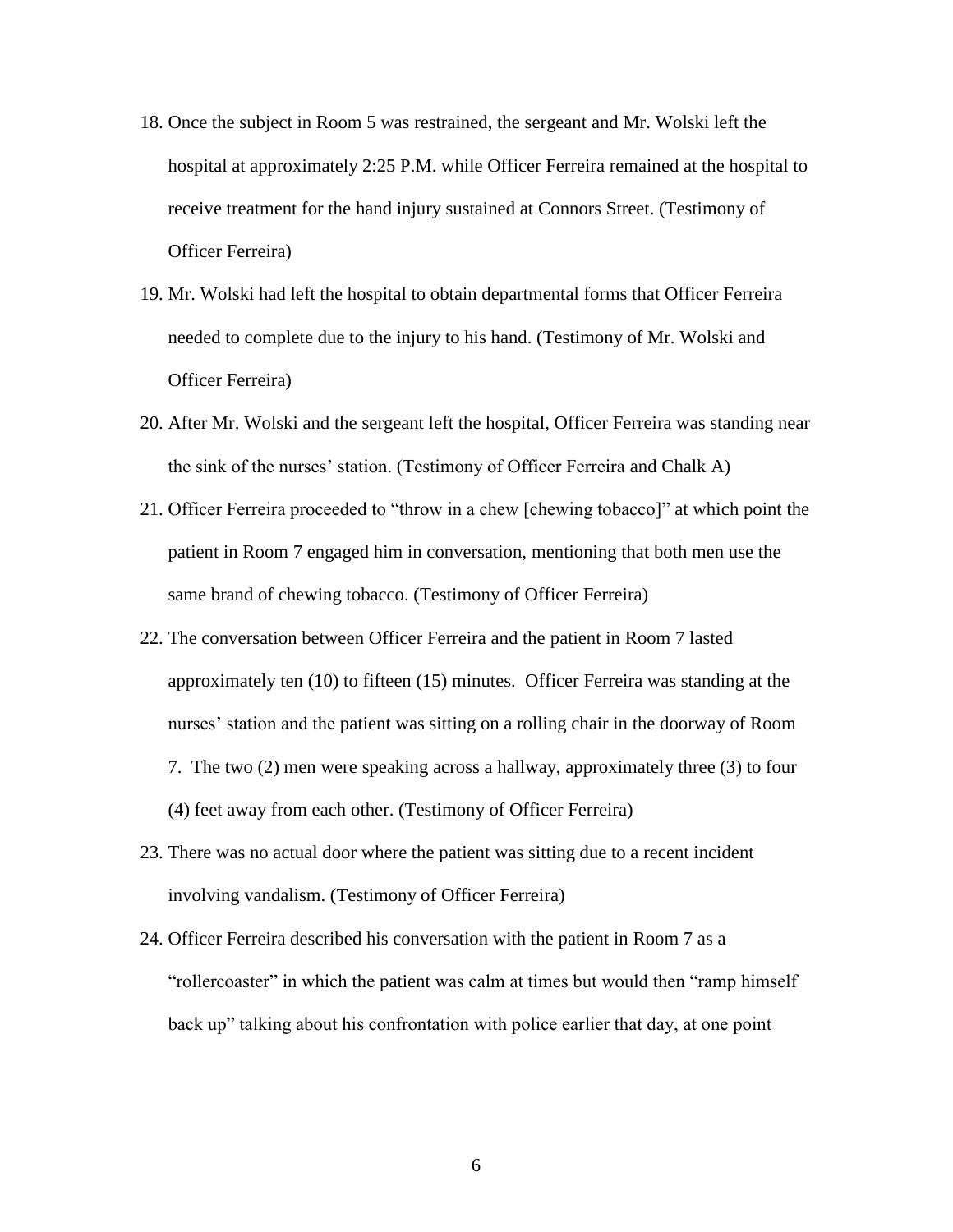telling Officer Ferreira that he is immune to sedatives and Tasers. (Testimony of Officer Ferreira)

- 25. While the patient in Room 7 was talking to Officer Ferreira, the chair that the patient was sitting on was halfway over the doorway threshold and his legs were just outside the doorway, on the hallway floor. (Testimony of Officer Ferreira)
- 26. The conversation between Officer Ferreira and the patient in Room 7 ended when a hospital employee walked by and told the patient to get back in his room. At that point, the patient "went irate … began screaming … threatening staff. Just yelling at people. He went from a zero to a hundred." (Testimony of Officer Ferreira)
- 27. Believing at this point that the patient should be handled by hospital staff (as opposed to police), Officer Ferreira walked away from the patient, down the hallway, near the corner of the nurses' station. From this position, Officer Ferreira still had the patient in his sight and he observed hospital staff trying to calm the patient down, but the patient continued to scream at and threaten hospital staff. (Testimony of Officer Ferreira)
- 28. At approximately 2:50 P.M., Officer Ferreira saw Mr. Wolski (who had just returned and re-entered the hospital) walking down the hallway toward the nurses' station. Officer Ferreira walked a few steps toward Mr. Wolski (and away from Room 7) to greet him at which point Mr. Wolski said words to the effect "what's this asshole's problem?". Officer Ferreira replied by saying words to the effect "leave it alone; it's the ER's problem; not ours." (Testimony of Officer Ferreira)
- 29. After this brief verbal exchange between the officers, Officer Ferreira walked back to where he was previously standing (in the hallway at the corner of the nurses' station)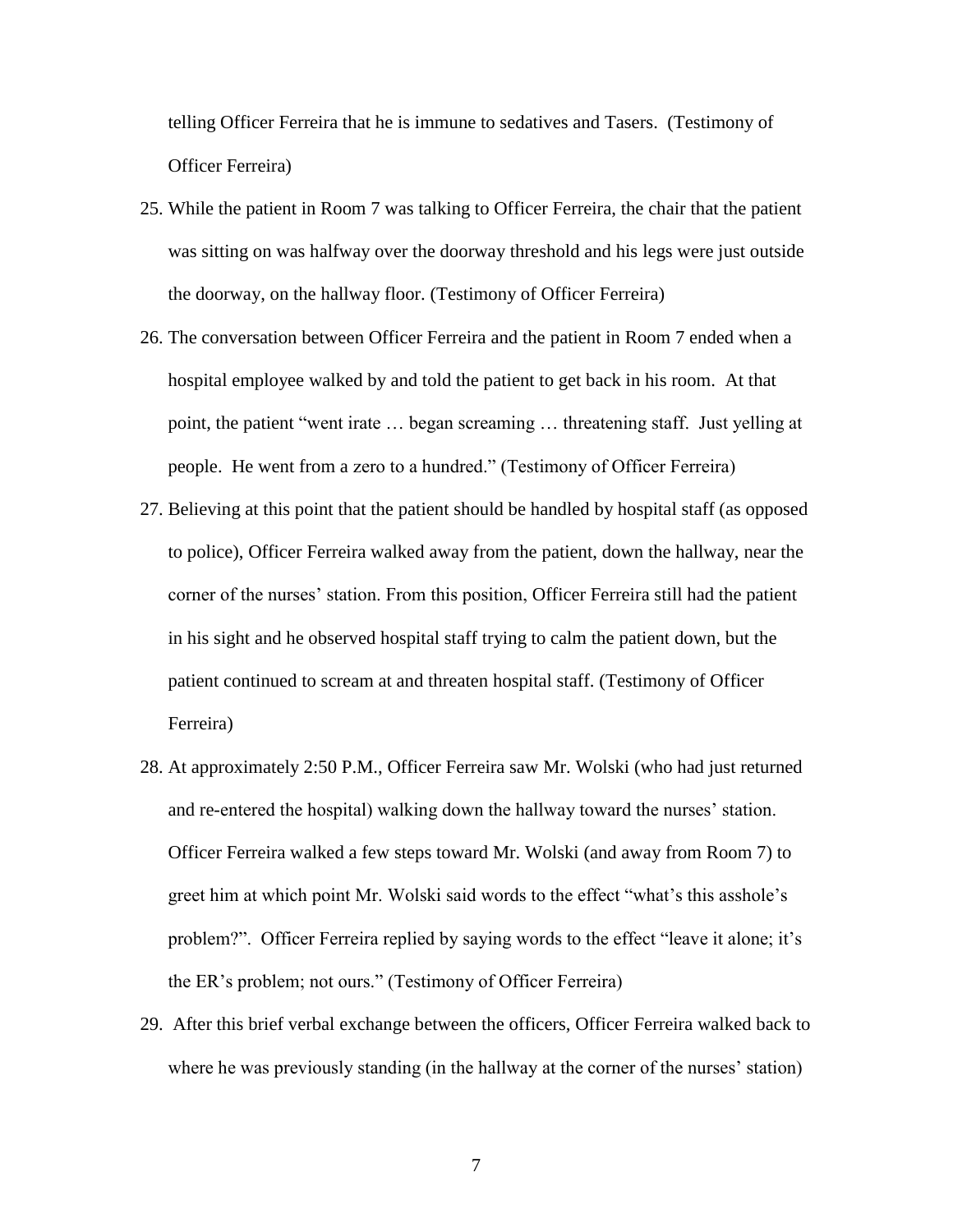and Mr. Wolski walked toward the patient in Room 7. (Testimony of Officer

Ferreira)<sup>7</sup>

 $\overline{a}$ 

30. Officer Ferreira then made the following observations:

- "He [Wolski] was trying to have a conversation with the patient in Room 7 and de-escalate the situation … for a couple seconds."
- "He [Wolski] came around and came towards me where I was still stationed at the corner."
- "He [Wolski] was facing me, so away from the patient in Room 7."
- "At that point, I observed Officer Wolski take his department-issued Taser out of his holster and turned and faced the patient in Room 7."
- Mr. Wolski was "seven or eight feet" from the patient.
- "He [Wolski] brought it up to the patient in Room 7. Like brought it to [inaudible], bring it in front of you. So he brought it up in front of him instead of like down by his side. It wasn't down, it was in front of him."
- "He pointed it at the patient in Room 7."
- $\blacksquare$  "He began to he took a couple steps forward and then began to do almost like a swaying, taunting motion with the Taser, he was ducking left and right pointing the Taser at the patient in Room 7."
- "Officer Wolski re-holstered his Taser and patted the patient on his shoulder."

(Testimony of Officer Ferreira)

31. A.R., a security supervisor at the hospital, also saw Mr. Wolski remove his Taser

from his holster and point it at the patient in Room 7. (Testimony of A.R.)

 $7$  This testimony differs from the statement that Officer Ferreira previously gave to the Police Chief and Deputy Police Chief. In his statement to the Police Chief and Deputy Police Chief, Officer Ferreira stated that both he and Mr. Wolski walked toward the patient. Which version is correct does not change my findings regarding what happened next, including whether Mr. Wolski pulled his Taser and when he slapped the patient.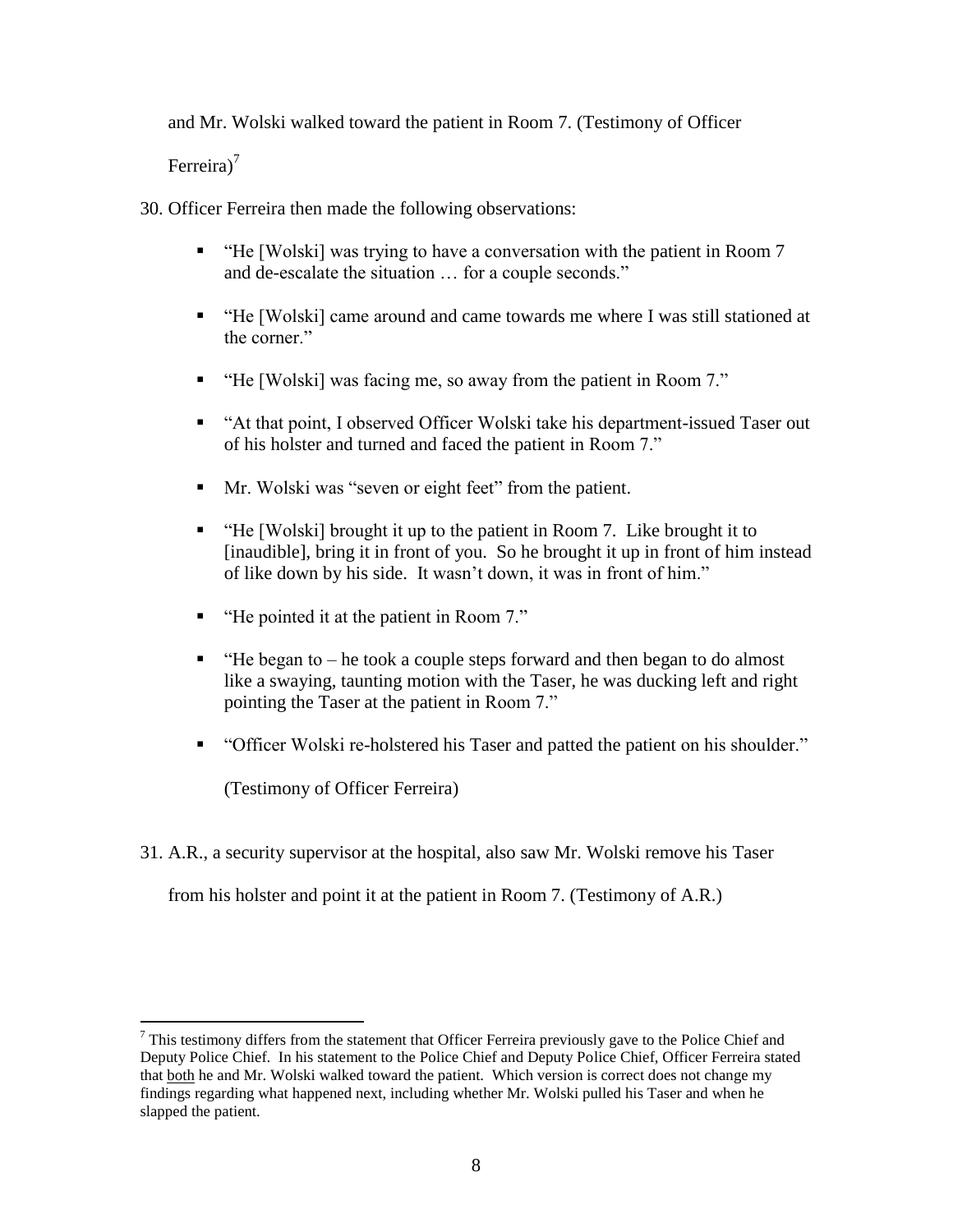- 32. The patient, who remained sitting on the rolling stool in the doorway when Mr. Wolski drew his Taser, began to roll the stool back into Room 7 and Mr. Wolski followed him into the room. (Testimony of Ferreira 49:22; 100:22)
- 33. The patient and Mr. Wolski began yelling at each other inside the room and the patient, who stands about six-foot-six, stood upright using the edge of the hospital bed to prop himself up, and positioned himself face to face with Mr. Wolski while the verbal altercation with Mr. Wolski continued. (Testimony of Officer Ferreira )
- 34. During this verbal argument, the patient raised his hands up to his chest area and then Mr. Wolski, who was standing with his hands by his side, "open-hand smacked the patient … in the left side of … [his] … face." Officer Ferreira described this smack as an "open hand, full arm extension across the face, full on" slap which was "extremely loud". (Testimony of Officer Ferreira)
- 35. Mr. Wolski and Officer Ferrerira then pushed the patient onto to the bed to restrain him. Once he was on the bed, the patient yelled that he had been assaulted, saying "You punched me in the face, you punched me in the face" to which Mr. Wolski replied: "I didn't punch you, I open-hand smacked you". (Testimony of Officer Ferreira)
- 36. After the patient in Room 7 had been restrained and sedated by hospital staff, Officer Ferreira was medically cleared to leave the hospital. While Mr. Wolski and Officer Ferreira walked out of the ER together, Officer Ferreira asked Mr. Wolski if he was going to "pull a number on the incident" meaning complete a Police Incident Report about what just took place. Mr. Wolski responded: "No, I'm not going to do that –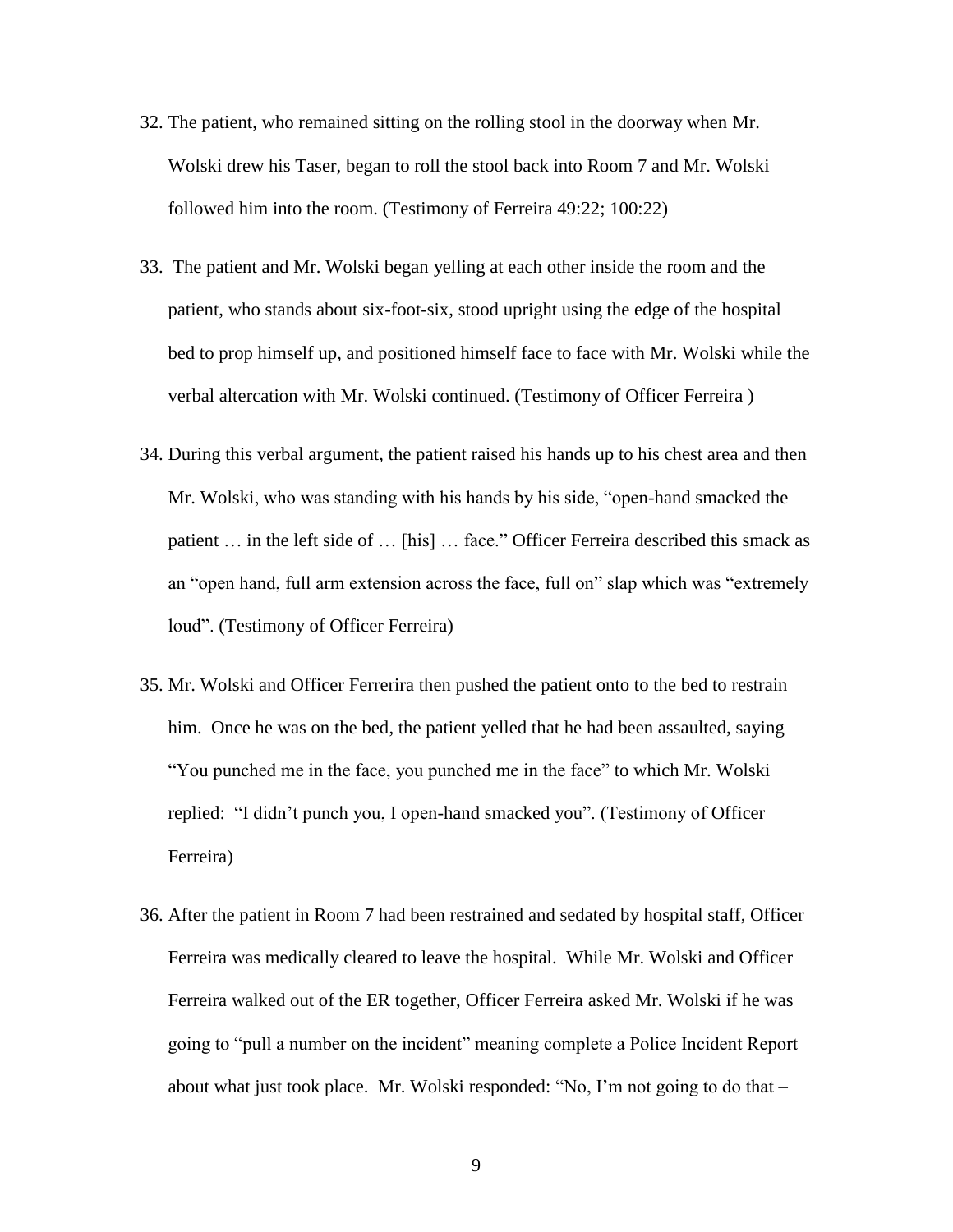you know, we came up here, this guy was acting like an asshole and we helped them out." (Testimony of Officer Ferreira)

- 37. After Officer Ferreira and Mr. Wolski completed their shift and while off duty later that same evening, Officer Ferreira began a text messaging conversation with Mr. Wolski about this hospital incident and the patient in Room 7. The conversation began at 5:22 PM on December 28, 2016 by Officer Ferreira texting Mr. Wolski a picture of an alcoholic beverage Ferreira was drinking and Mr. Wolski responding as follows:
	- Ferreira: Almost there Imao
	- Wolski: Nice! I gonna tell [redacted] when she comes home. How would you describe the slap heard around the world!
	- Ferreira: Fax machines stopped at the sound that was a grown ass man being smacked by another grown ass man.
	- Wolski: Haha he asked for it!
	- Ferreira: Dude fuck yeah he did. He was being a complete [expletive] the whole time. I just love when you were fucking with him with the Taser before all that shit happened haha. He needed to know he wasn't as big as he was pretending
	- Wolski: That's rite he wasn't running the show, the doctor runs the show and if people don't understand that we explain that to them in the simplest of ways!

(Exhibit 18; Testimony of Officer Ferreira)

38. A.R., the security supervisor at the hospital, completed a Hospital Security Unit Incident Report on December 28, 2016 because she felt the patient's rights were violated when she also witnessed Officer Wolski draw his Taser, point it at the Patient and then slap the Patient. (Exhibit 4; Testimony of A.R.)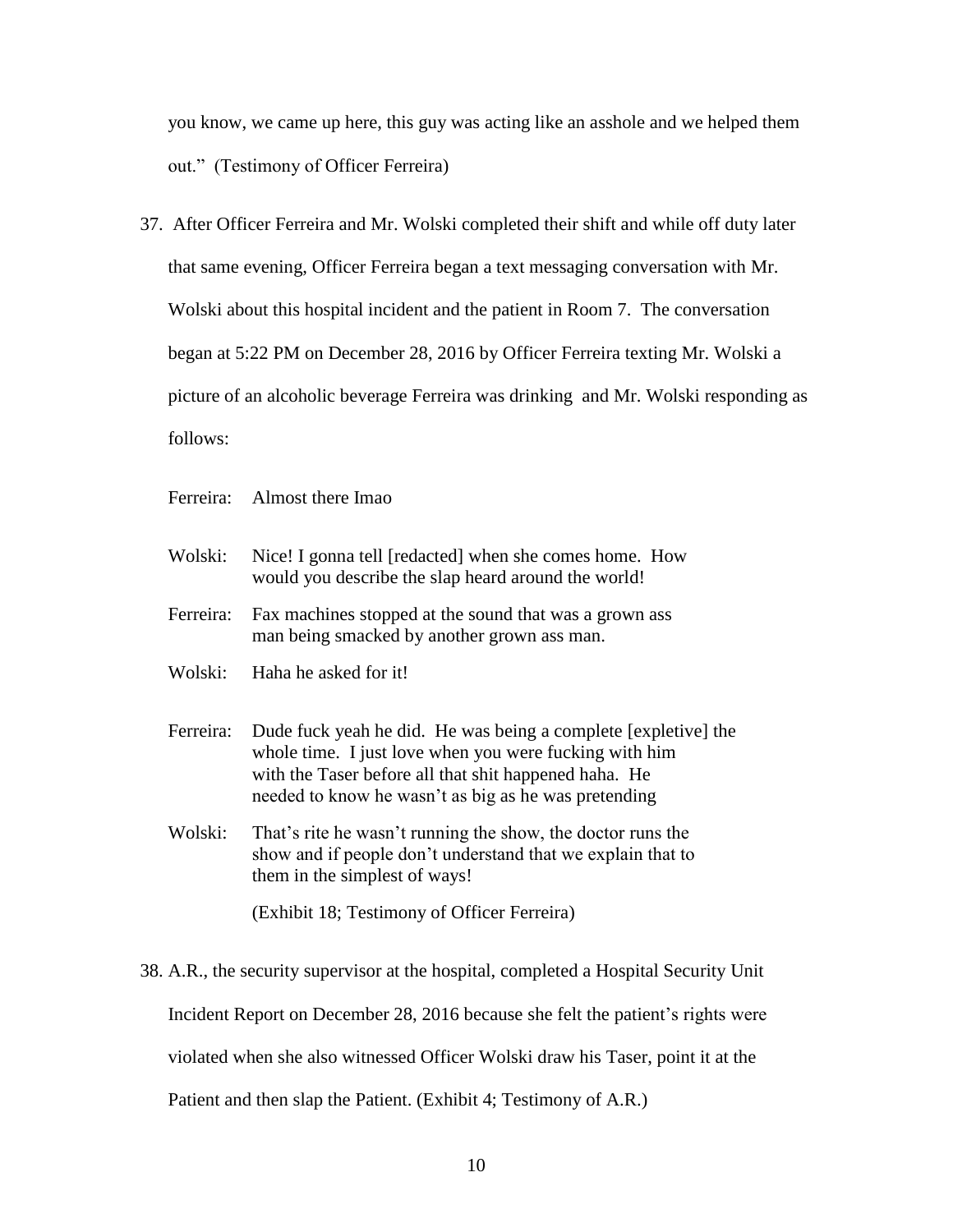- 39. On January 3, 2017 the Chief of Police was contacted by a hospital administrator and given a copy of A.R.'s Security Unit Incident Report relative to the altercation that occurred in the ER involving Mr. Wolski. (Exhibit 4; Testimony of Police Chief Erickson)
- 40. On January 3, 2017, after reviewing A.R.'s report, Chief Erickson instructed his Deputy Chief to begin an internal investigation of the December  $28<sup>th</sup>$  incident involving Mr. Wolski. (Testimony of Police Chief Erickson)
- 41. The Deputy Chief conducted an investigation including telephone and in-person interviews with the patient and various hospital personnel who may have witnessed part or all of the interaction between Mr. Wolski and the patient on December  $28<sup>th</sup>$ . (Exhibit 15)
- 42. As reported by the Deputy Chief, the only hospital staff identified above who witnessed the pointing of the Taser at the patient by Mr. Wolski was A.R.. Only one (1) hospital staff member saw Mr. Wolski strike the patient. All of the other staff members interviewed stated they overheard what they believed was a slapping or whacking noise consistent with a slap or punch to human skin. (Exhibit 18)
- 43. On the afternoon of January 9, 2017 Chief Neil Erickson and Deputy Chief Bernard conducted video recorded interviews of Officer Ferreira and Mr. Wolski as part of the Gardner Police Department's internal investigation. (Testimony of Chief Erickson and Exhibits 16 and 17)
- 44. Prior to their interviews, Officer Ferreira and Mr. Wolski met and had a conversation in the parking lot of the Police Station where Officer Ferreira told Mr. Wolski words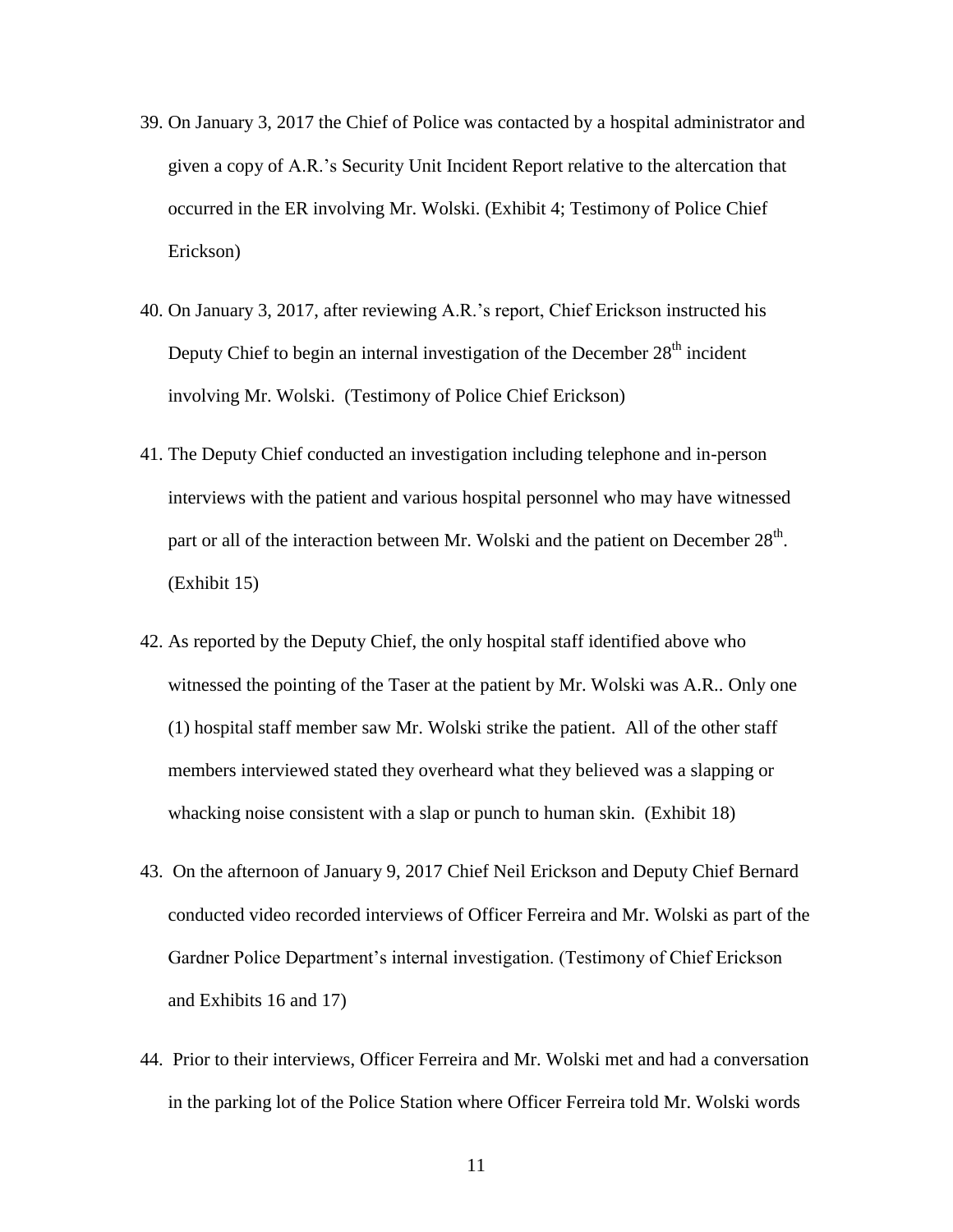to the effect: "the Chief and Deputy Chief were poking around at the ER and [you] should pull a number and do a Use of Force about what happened that day." Mr. Wolski responded with words to the effect: "Those assholes," meaning the Chief of Police and the Deputy Chief, "don't know what the fuck they're talking about, and they probably think that the asshole that fucked [your] hand up (meaning the Subject in Room 5 from the Connors Street incident) was the asshole that we had the issue with". (Testimony of Officer Ferreira)

- 45. During that same conversation on January  $9<sup>th</sup>$ , Mr. Wolski, in reference to drawing his Taser and pointing it at the Patient, told Officer Ferreira "We're not going to talk about that. You know, we're just going to say that he was up there and we went hands-on and did what we had to do kind of deal". (Testimony of Officer Ferreira)
- 46. During Officer Ferreira's interview with the Chief of Police and Deputy Police Chief on January 9th, Officer Ferreira initially stated that Mr. Wolski hit the patient, but Officer Ferreira made no reference to Mr. Wolski pulling his Taser and pointing it at the patient. (Exhibits 16 and 18)
- 47. The interview with A.R., the hospital security supervisor who reported seeing Mr. Wolski pull his Taser and point it at the patient, had been completed days earlier. (Exhibit 18)
- 48. When Officer Ferreira failed to make any reference to a Taser, the Deputy Chief asked Officer Ferreira what he saw *before* Mr. Wolski hit the patient. Again, Officer Ferreira did not make any reference to Mr. Wolski pulling his Taser. (Exhibits 16 and 18)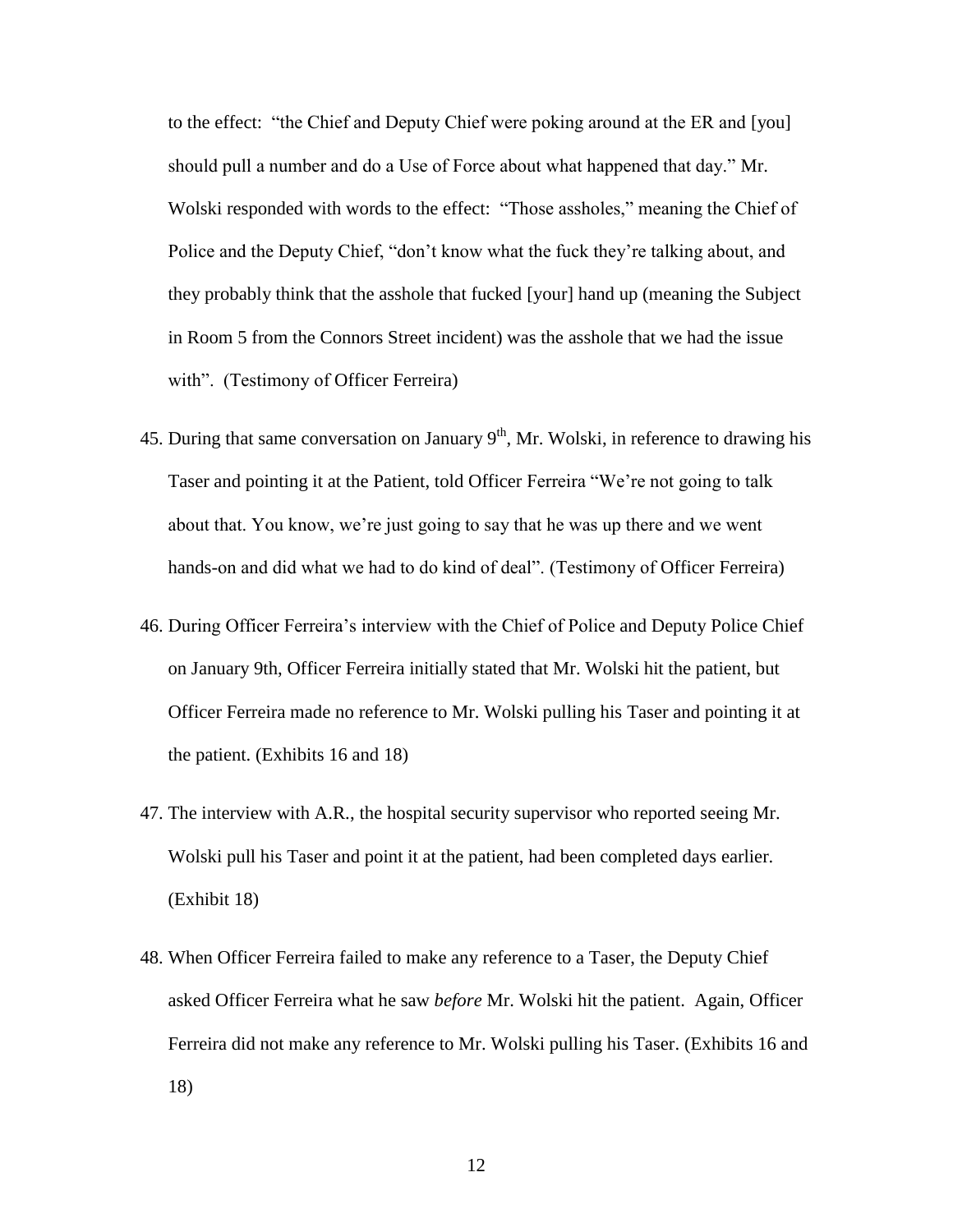- 49. The Police Chief then specifically asked Officer Ferreira if Mr. Wolski had pulled his Taser to which Officer Ferreira replied: "yes". (Exhibits 16 and 18)
- 50. The Deputy Police Chief then stated to Officer Ferreira:

"Don't get yourself into something here. Alright, slow down a minute. Think carefully young man. You have a long promising career here. You are not the focal point of this, but you are knee deep in some stuff. I don't want you to miss another thing so take a breath. If he [the Police Chief] has to repeat something that I asked you the first time, I'm not going to be happy." (Exhibit 16)

- 51. Following this admonition, Officer Ferreira then explained how Mr. Wolski pulled his Taser and pointed it at the patient. (Exhibits 16 and 18)
- 52. Immediately after the interview with Officer Ferreira, the Police Chief and Deputy Police Chief interviewed Mr. Wolski. Mr. Wolski was informed that he was being interviewed as part of an internal investigation; he was read his Miranda Rights; and a union representative was present. (Exhibit 17)
- 53. During his January  $9<sup>th</sup>$  interview, Mr. Wolski stated that he wanted to "clear the air" regarding what occurred at the hospital on December  $28<sup>th</sup>$ . Mr. Wolski stated that when he approached the patient to try and calm him down, the patient had swatted at him and, that, when the patient's hand came up, Mr. Wolski tried to block it, and that is when his hand hit the face of the patient. (Exhibit 17)
- 54. During this initial statement on January  $9<sup>th</sup>$ , Mr. Wolski made no reference to pulling his Taser and pointing it at the patient. (Exhibit 17)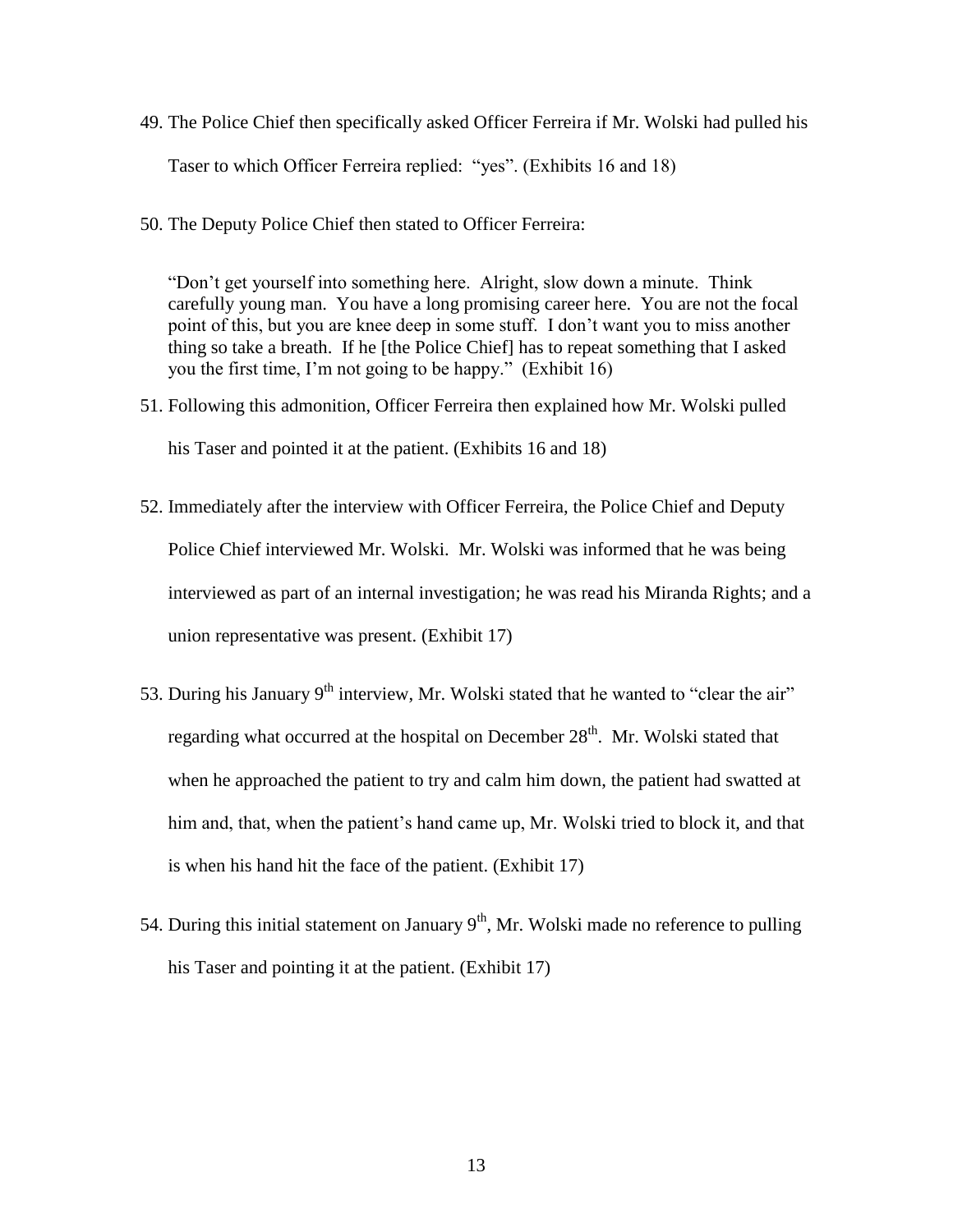- 55. The Police Chief then specifically asked Mr. Wolski if he pulled his Taser to which Mr. Wolski replied: "No". The Police Chief then stated: "No?" to which Mr. Wolski replied: "No." (Exhibit 17)
- 56. The Police Chief then told Mr. Wolski that he (the Police Chief) was suspending Mr. Wolski immediately and that he (the Police Chief) would be moving to terminate Mr. Wolski from employment. (Exhibit 17)
- 57. The City's Mayor, who serves as the appointing authority, appointed the Police Chief to serve as a hearing officer for the local (Section 41) civil service hearing. The hearing was conducted and the Police Chief recommended that the Mayor terminate Mr. Wolski's employment. (Exhibit 13)
- 58. The City's Mayor accepted the recommendation of the Police Chief and terminated Mr. Wolski from his position as police officer. The termination letter to Mr. Wolski, signed by the Mayor, stated in relevant part:

"I conclude the following:

- A. That when your position of authority is called into question you fail to conduct yourself in a professional manner and in fact, escalate the situation to a minimum of a verbal confrontation and on occasion to a physical confrontation. This is conducting unbecoming a police officer;
- B. That you have failed to comply with the City of Gardner Police Department Rules and Regulations as noted in the Hearing Notice, specifically that you failed to file a Use of Force Report and to create a Police Department incident report to document your actions regarding the above incident;
- C. That you provided false statements during the course of the internal investigation and the termination hearing;
- D. That you have violated your Oath of Office as a Police Officer, by and through your actions in this incident resulting in the filing [of] a criminal complaint against you." (Exhibit 14)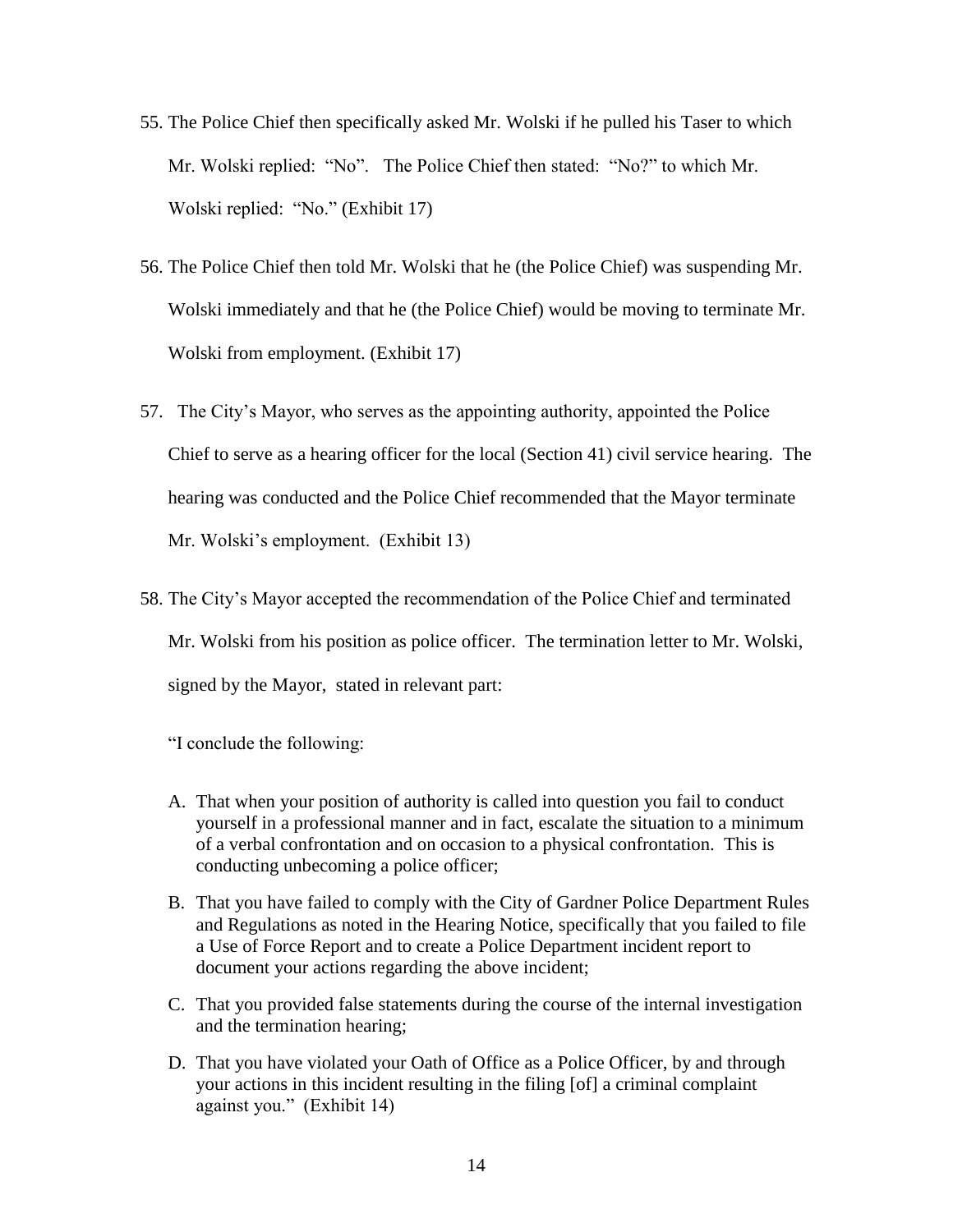- 59. Mr. Wolski received a written reprimand in 2012 and a one (1)-day suspension in 2014. (Stipulated Facts)
- 60. The Gardner Police Department's Policy and Procedure titled Use of Force Reporting, in effect at all material times, provides in pertinent part as follows:
	- A. It is the policy of this department to:
		- 2. Require a written report whenever an employee takes action that results in, or is alleged to result in, the injury or death of another person;
		- 3. Require a written report whenever an employee applies force through the use of lethal or less-than-lethal weapons;
		- 4. Require a written report whenever an employee applies weaponless physical force at a level required to be reported. (Exhibit A; Use of Force Reporting at pg. 2)
- 61. The Gardner Police Department's Policy and Procedure titled Electronic Control

Weapons (ECWs) in effect at all material times, provides in pertinent part as follows:

IX. Internal Reporting: 1. Department members who activate an ECW shall:

- Adhere to Department Policy and Procedure; 1.01 (Use of Force).
- Report ECW activations to the On-Duty Supervisor(s) available.
- Ensure that the On Duty Supervisor / Or, Department trained ECW instructor(s) is provided access to ECW for downloading purposes.
- Submit a Departmental Use of Force Report: The involved member(s) shall:
- 1.02 Use of Force Report prior to end of shift of the activation, absent an injury, incapacitation, or other exigent circumstance. (Exhibit B; IX Internal Reporting)
- 62. In April 2012, Mr. Wolski received a written reprimand regarding two (2) incidents, including "taking off [his] badge to meet the challenge of a civilian that challenged [him]." (Exhibit 6)
- 63. In 2014, Mr. Wolski received a one (1)-day suspension for escalating a verbal altercation with a department store employee in the presence of an intern. (Exhibit 9)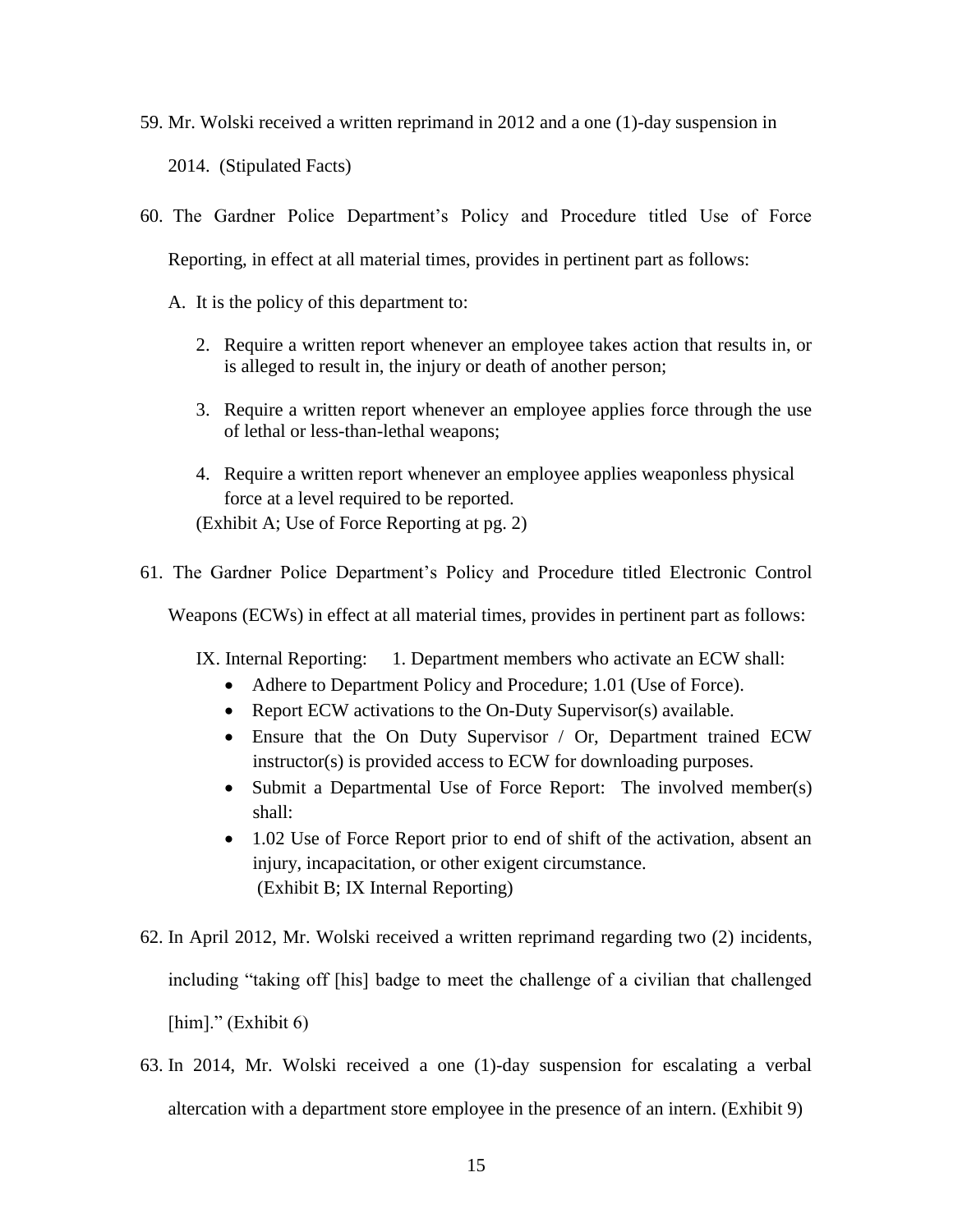64. In 2016, the Police Department conducted an investigation into inquiries that Mr. Wolski made to another police department regarding an ongoing State Police murder investigation. At the conclusion of the investigation, the Police Chief informed Mr. Wolski that he planned on suspending Mr. Wolski for three (3) days. Ultimately, it was agreed that Mr. Wolski would do three (3) days of volunteer work and the Police Chief did not suspend Mr. Wolski, as initially planned. (Testimony of Chief Erickson)

#### *Legal Standard*

G.L. c. 31, § 43 provides:

"If the commission by a preponderance of the evidence determines that there was just cause for an action taken against such person it shall affirm the action of the appointing authority, otherwise it shall reverse such action and the person concerned shall be returned to his position without loss of compensation or other rights; provided, however, if the employee by a preponderance of evidence, establishes that said action was based upon harmful error in the application of the appointing authority's procedure, an error of law, or upon any factor or conduct on the part of the employee not reasonably related to the fitness of the employee to perform in his position, said action shall not be sustained, and the person shall be returned to his position without loss of compensation or other rights. The commission may also modify any penalty imposed by the appointing authority."

 An action is "justified" if it is "done upon adequate reasons sufficiently supported by credible evidence, when weighed by an unprejudiced mind; guided by common sense and by correct rules of law;" Commissioners of Civil Service v. Municipal Ct. of Boston, 359 Mass. 211, 214 (1971); Cambridge v. Civil Service Comm'n, 43 Mass.App.Ct. 300, 304 (1997); Selectmen of Wakefield v. Judge of First Dist. Ct., 262 Mass. 477, 482 (1928). The Commission determines justification for discipline by inquiring, "whether the employee has been guilty of substantial misconduct which adversely affects the public interest by impairing the efficiency of public service;" School Comm. v. Civil Service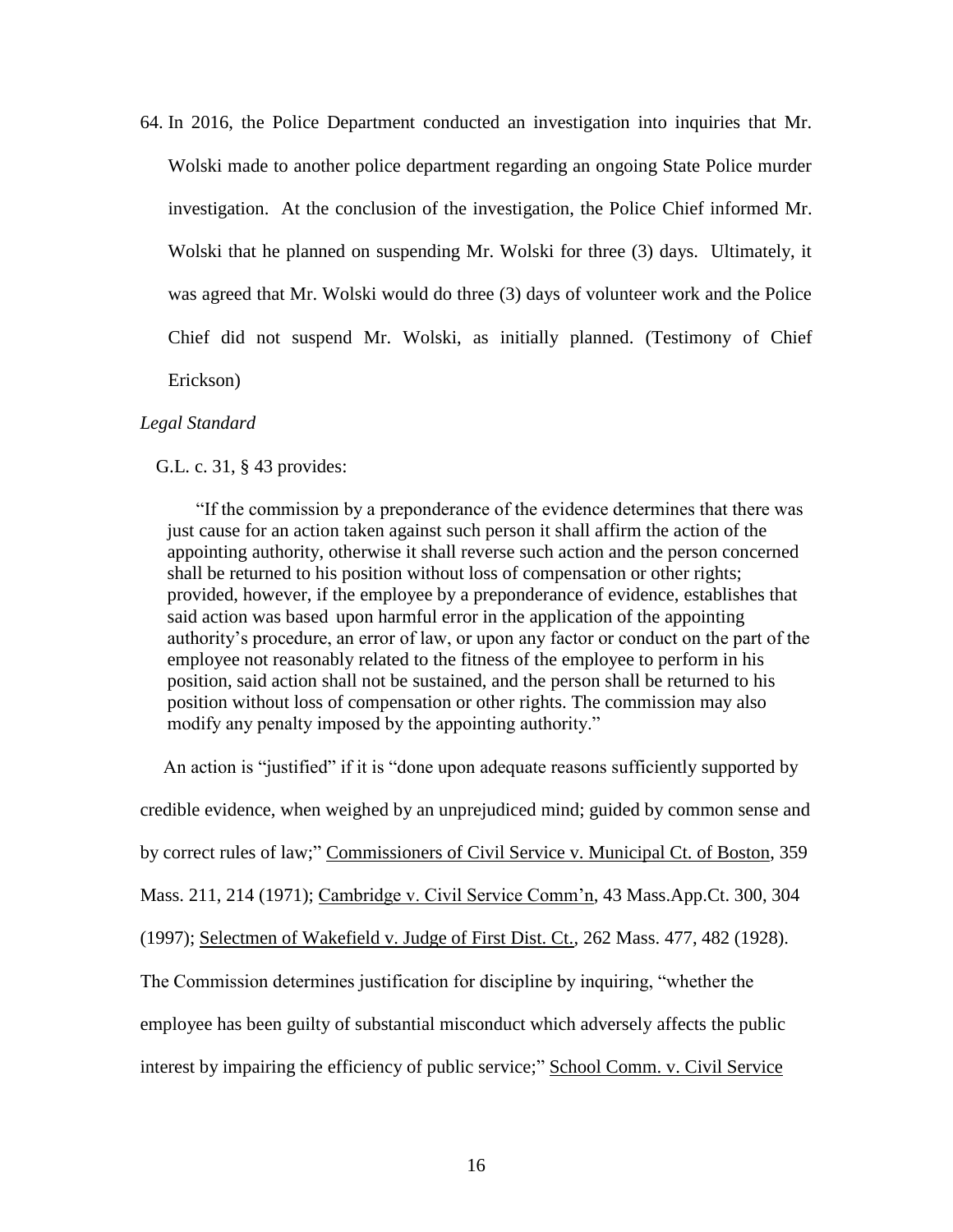Comm'n, 43 Mass.App.Ct. 486, 488 (1997); Murray v. Second Dist. Ct., 389 Mass. 508, 514 (1983).

The Appointing Authority's burden of proof by a preponderance of the evidence is satisfied "if it is made to appear more likely or probable in the sense that actual belief in its truth, derived from the evidence, exists in the mind or minds of the tribunal notwithstanding any doubts that may still linger there;" Tucker v. Pearlstein, 334 Mass. 33, 35-36 (1956).

Under section 43, the Commission is required "to conduct a de novo hearing for the purpose of finding the facts anew;" Falmouth v. Civil Service Comm'n, 447 Mass. 814, 823 (2006) and cases cited. However, "[t]he commission's task.. .is not to be accomplished on a wholly blank slate. After making its de novo findings of fact, the commission does not act without regard to the previous decision of the [appointing authority], but rather decides whether 'there was reasonable justification for the action taken by the appointing authority in the circumstances found by the commission to have existed when the appointing authority made its decision'," which may include an adverse inference against a complainant who fails to testify at the hearing before the appointing authority; Falmouth v. Civil Service Comm'n, Id., quoting internally from Watertown v. Arria, 16 Mass.App.Ct. 331, 334 (1983) and cases cited.

By virtue of the powers conferred by their office, police officers are held to a high standar[d](http://sll.gvpi.net/document.php?id=csc:csc14k-46&type=hitlist&num=15#hit5) of conduct. "Police officers are not drafted into public service; rather, they compete for their positions. In accepting employment by the public, they implicitly agree that they will not engage in conduct which calls into question, their ability and fitness to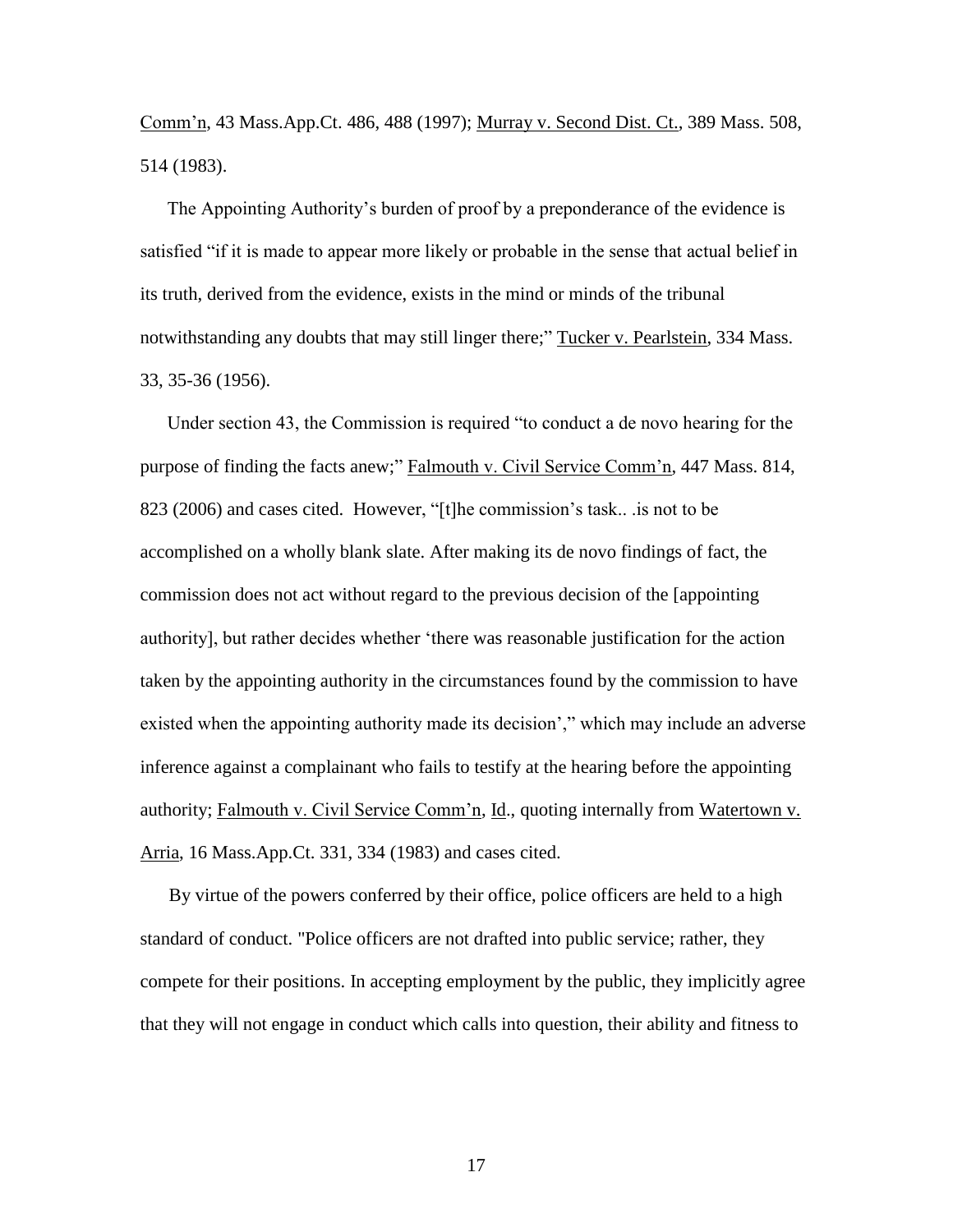perform their official responsibilities." Police Commissioner of Boston v. Civil Service Commission, 22 Mass.App.Ct. 364, 371 (1986).

#### *Analysis*

 This decision rests heavily on the credibility of the witnesses, particularly Mr. Wolski and his former colleague, Officer Ferreira, in addition to the hospital employees that testified before the Commission.

 As part of the Commission hearing, I listened carefully to the testimony of all percipient witnesses who saw or heard part or all of the relevant interactions between Mr. Wolski and the patient at the hospital on December 28, 2016. I also reviewed their testimony again by reading the written transcript prepared of the hearing. Finally, I reviewed the summary of statements given by the hospital employees as part of the Police Department's investigation of this matter and reviewed (twice) the recorded interviews of Mr. Wolski and Officer Ferreira.

 None of the percipient witnesses remember what happened that day exactly the same way. Most of the inconsistencies are easily explainable. For example, in regard to whether or not Mr. Wolski pulled his Taser that day and pointed it at the patient, some of the hospital employees, based on their own testimony and statements, were simply not focused on the patient at the time or possibly were not in the immediate area when this very short interaction (5-7 seconds) occurred.

 That is not the case, however, regarding the testimony of M.G., a Patient Safety Specialist at the hospital, whose version of events stands in stark contrast to many of the other witnesses. M.G. testified that, after punching in at 2:55 P.M., she recalls walking down the hallway; seeing Mr. Wolski and Officer Ferreira standing next to each other;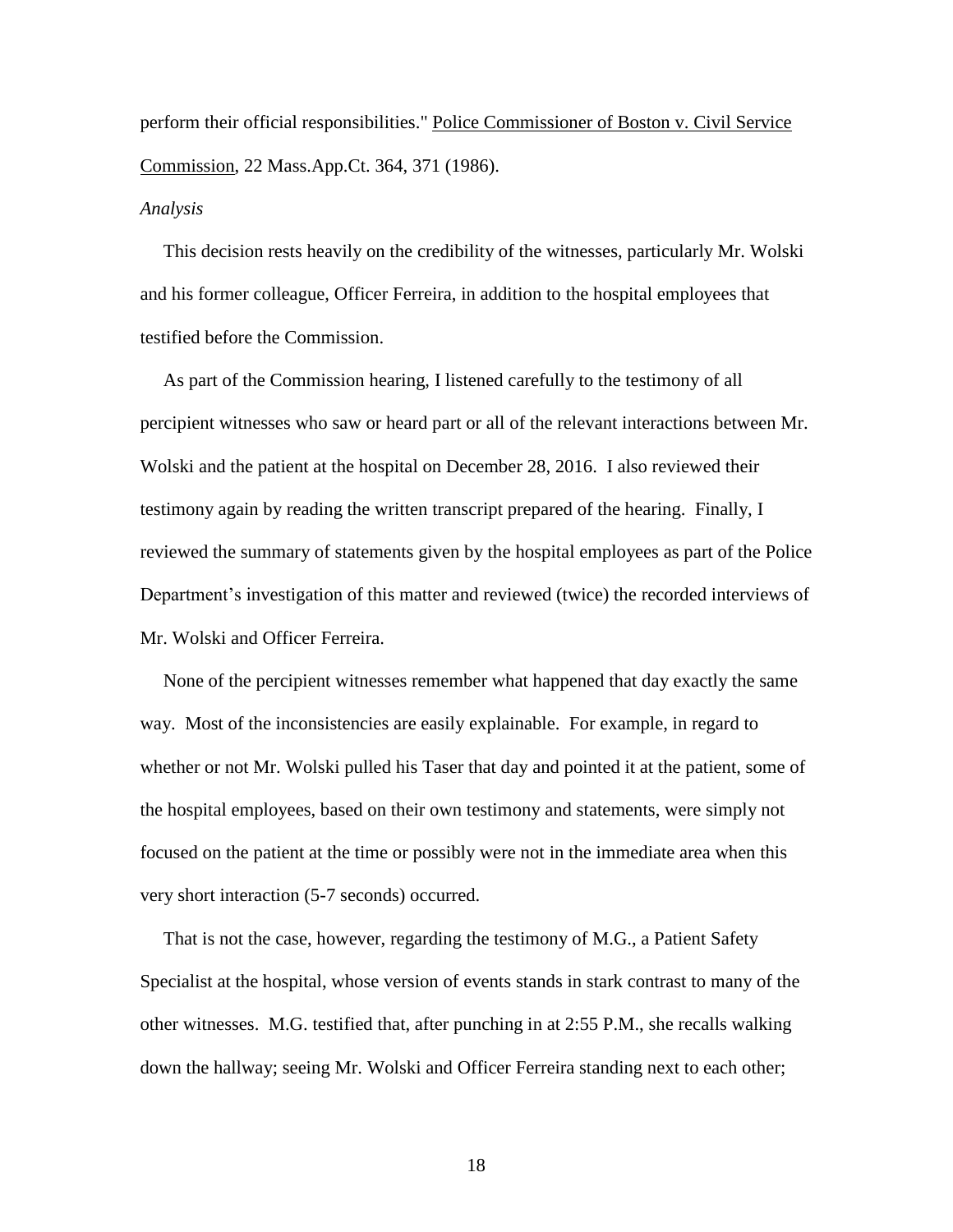then seeing Mr. Wolski and the patient having a "pleasant conversation" and making "small talk". She then recalls the patient "escalating"; at which point she and Mr. Wolski walked into Room 7 and tried to de-escalate the patient, who was refusing Mr. Wolski's repeated requests to have him (the patient) get onto the bed. She then recalls leaving the room out of fear and hearing a loud smacking sound. Most importantly, M.G. does not recall seeing Mr. Wolski pull his taser and aim it at the patient. Although I don't believe M.G. was trying to mislead anyone with her statement or testimony, I have, based on a review of all the witness testimony, concluded that she either misremembers what happened that day and/or, prior to arriving directly outside Room 7, her attention was drawn to other matters, causing her not to see Mr. Wolski pull his Taser and aim it at the patient that day.

 Other than Mr. Wolski, the person who testified before the Commission who was in the best position to hear and see the interaction between Mr. Wolski and the patient at the hospital that day was Officer Ferreira, making his credibility central to this case. I considered all factors that could potentially detract from Officer Ferreira's credibility including:

- When first asked by the Police Chief and Deputy Police Chief to give his account of what occurred at the hospital that day, Officer Ferreira did not state that Mr. Wolski had pulled his Taser and aimed it at the patient;
- During that same interview, when given the opportunity to clarify his statement, Officer Ferreira again did not state that Mr. Wolski had pulled his Taser and aimed it at the patient;
- Only after being specifically asked whether Mr. Wolski pulled his Taser did Officer Ferreira state that Mr. Wolski pulled his Taser at the hospital;
- Officer Ferreira's testimony before the Commission was more detailed than his statement to the Police Department, including references to seeing Mr. Wolski in a "swaying, taunting" motion while holding the Taser and pointing it at the patient;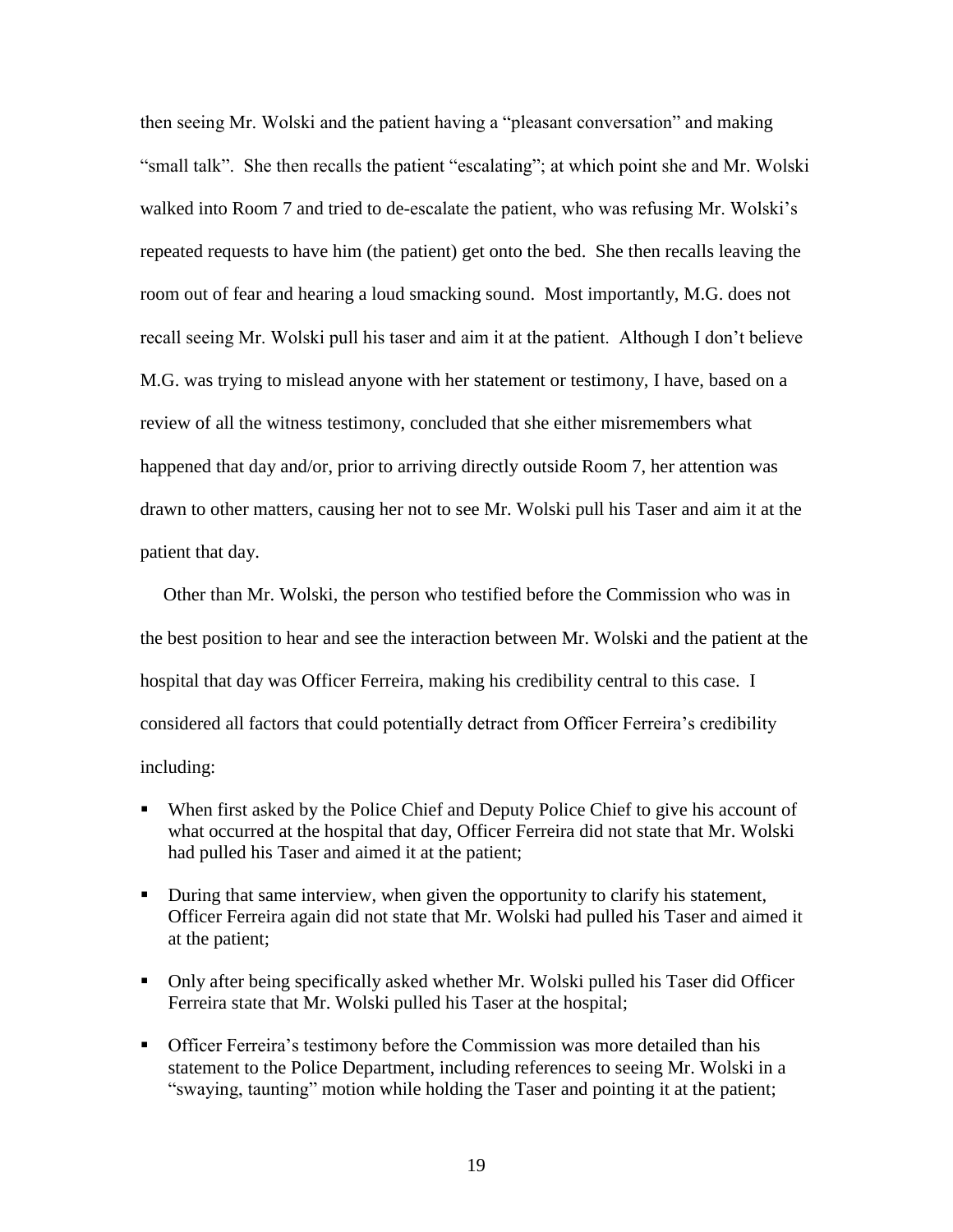- Other parts of Officer Ferreira's testimony before the Commission differed from his statement to the Police Chief and Deputy Police Chief including: he referenced having a 45-minute conversation with the patient in his statement to the Police Department, while stating that the conversation was only 15-20 minutes during his testimony before the Commission; and he stated that both he and Mr. Wolski walked toward the patient when Mr. Wolski returned to the hospital in his statement to the Police Chief and Deputy Police Chief, while stating that only Mr. Wolski walked toward the patient during his testimony before the Commission;
- **•** Officer Ferreira, prior to his testimony before the Commission, had never stated that Mr. Wolski, in a meeting prior to the internal investigation, had suggested that the officers not disclose that Mr. Wolski had pulled his Taser that day.
- Officer Ferreira's testimony was given after receiving a written reprimand that could be removed from his file within one (1) year.

 Based on all of the above factors, I struggled regarding whether, and to what extent, I should credit Officer Ferreira's testimony before the Commission. Based on his own testimony before the Commission, he met with Mr. Wolski shortly before his interview with the Police Chief and Deputy Police Chief. Again, based on Officer Ferreira's own testimony, he and Mr. Wolski discussed whether the officers should disclose if Mr. Wolski pulled his Taser at the hospital. After this pre-meeting, Officer Ferreira then met with the Police Chief and Deputy Police Chief. Upon entering the interview room, the Deputy Police Chief made it clear that the interview involved a serious matter and had Officer Ferreira acknowledge receipt of his "Garrity Rights". Despite this, Officer Ferreira recounted the events at the hospital on December  $28<sup>th</sup>$  without stating that Mr. Wolski pulled his Taser. Even after being given the opportunity to clarify his statement, he again failed to mention the pulling of the Taser. Only after being directly asked about the Taser did Officer Ferreira state that Mr. Wolski pulled his Taser that day. In short, Officer Ferreira was either untruthful by omission (by twice failing to reference the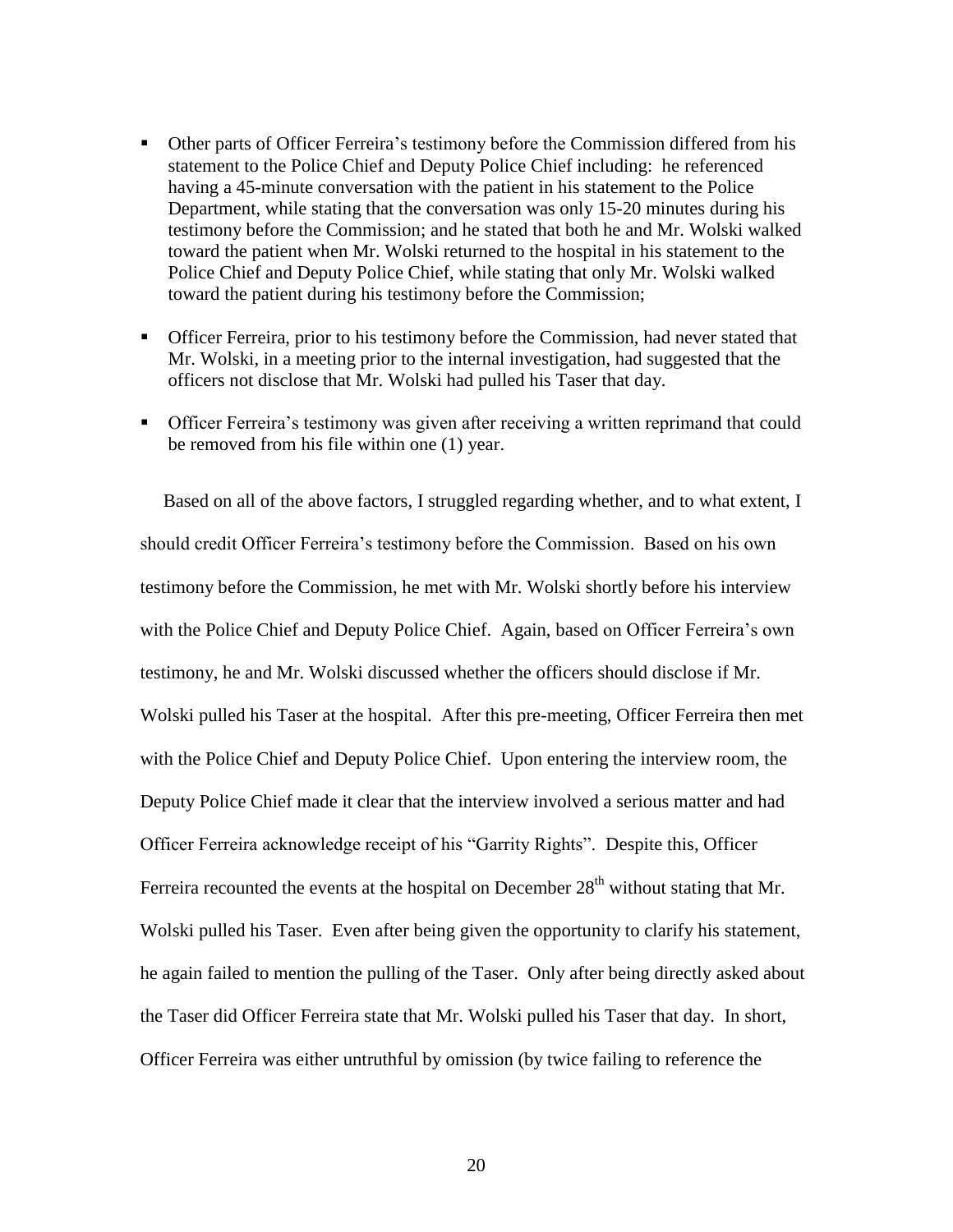pulling of the Taser) or he was untruthful by stating that Mr. Wolski pulled his Taser at the hospital that day.

 Ultimately, after reviewing *all* of the testimony and evidence, including that referenced above, I have credited Officer Ferreira's testimony that he witnessed Mr. Wolski pull his Taser and aim it at the patient in the hospital on December  $28<sup>th</sup>$  for the following reasons. First, I do not believe that Officer Ferreira would offer damaging testimony against his former colleague if it was not true. To me, it appeared obvious that Officer Ferreira's initial omissions to the Police Chief and Deputy Police Chief were made as part of a troubling and ill-advised attempt to protect his colleague. Second, Officer Ferreira's testimony regarding the pulling of the Taser corroborates the independent statement and testimony of a hospital employee (A.R.) who was in close proximity at the time. Third, Officer Ferreira's testimony is bolstered by the text message exchange between him and Mr. Wolski shortly after the officer left the hospital that day. As referenced in the findings, Officer Ferreira specifically referenced Mr. Wolski "fucking with" the Patient with a Taser and Mr. Wolski replies with a message starting with: "That's rite …". Fourth, Officer Ferreira's testimony was bolstered by the fact that he did not offer simple "yes or no" answers to the questions posed to him. Rather, he offered specific, detailed answers and he was quick to correct any incorrect premises underlying the question, including where he was standing at different times during the incident at the hospital on December  $28<sup>th</sup>$ .

 In contrast, on many key points, I did not credit the testimony of Mr. Wolski. Many of his answers appeared to be equivocal, contradictory and/or simply unbelievable. For example, the following questions and answers, listed in chronological order as they were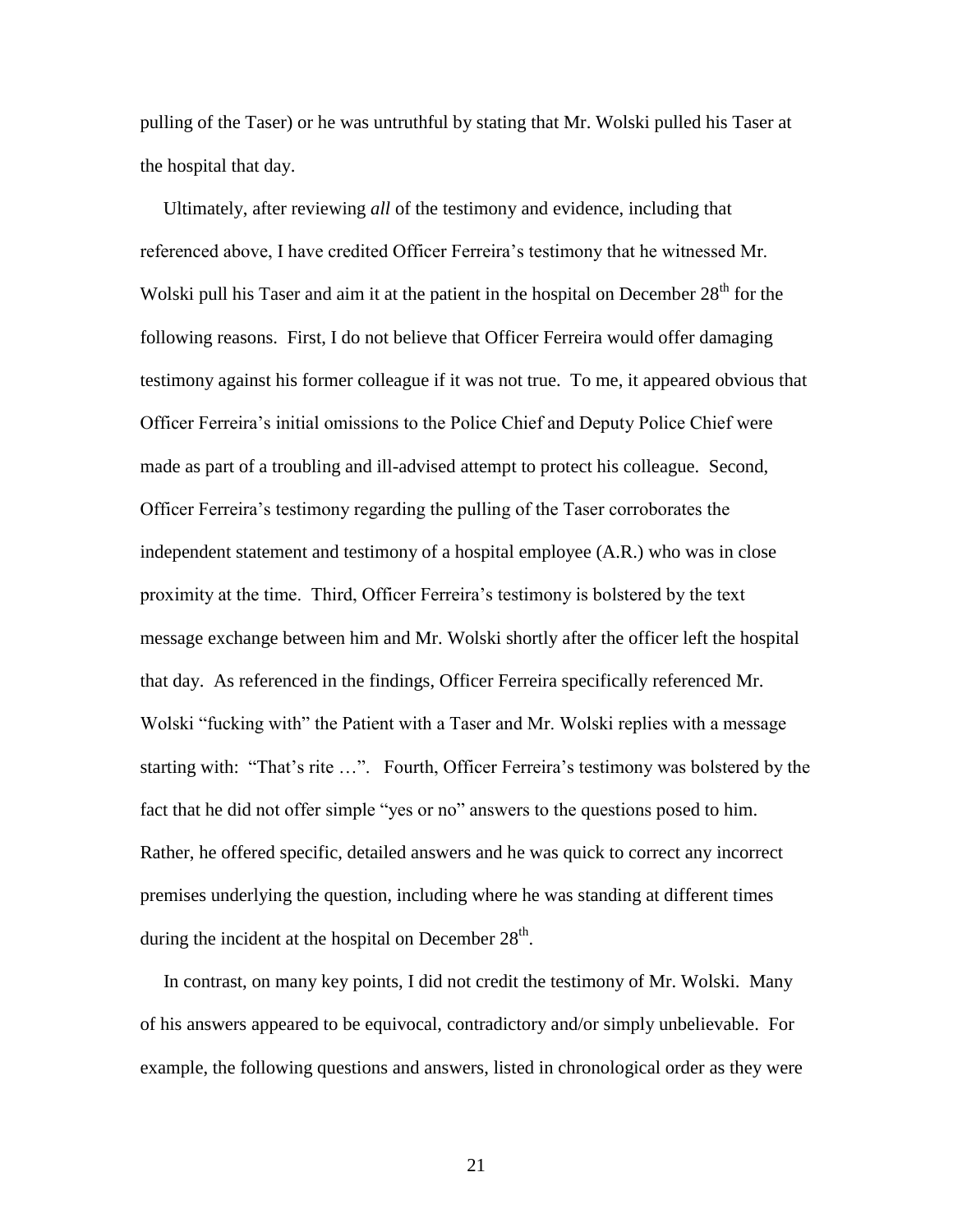asked and answered before the Commission, are part of Mr. Wolski's own direct

testimony:

| <b>Appellant Counsel:</b> | As you sit here today, do you remember drawing your Taser?                                                                                                                                                                                                                                                                                                                                                                                                                                                                                                                  |
|---------------------------|-----------------------------------------------------------------------------------------------------------------------------------------------------------------------------------------------------------------------------------------------------------------------------------------------------------------------------------------------------------------------------------------------------------------------------------------------------------------------------------------------------------------------------------------------------------------------------|
| Mr. Wolski:               | No, not particularly, no. I do not remember. I know for a fact,<br>I didn't take it out, I didn't point it, hold it up, turn it on like is<br>being alleged. That is not true. That did not happen. There is<br>no proof that that did happen, okay. If at all, I took the thing<br>out, it was very brief unclipped and turned as a reaction because<br>I didn't know what this guy was going to do, it was reholstered<br>and that's when I approached him, you know.<br>.                                                                                                |
| <b>Appellant Counsel:</b> | How come you didn't do any documentation regarding the incident<br>in Room 7?                                                                                                                                                                                                                                                                                                                                                                                                                                                                                               |
| Mr. Wolski:               | Well, first of all, I would say, and it's not a very good excuse, but<br>it's not unlike I said before, it's not unusual for us to assist them<br>with restraining somebody and not necessarily doing a report.<br>I know that there's some discussion about whether or not the Taser<br>was used. My interpretation of the Taser being used is turned on<br>or deployed. Just taking it out of the holster is not using it unless<br>you point it at somebody and give verbal commands, which I did<br>not do. So as far as I was concerned, I did not use the Taser.<br>. |
| <b>Appellant Counsel:</b> | Now, at the time when you met with him [Officer Wolski] on the<br>9 <sup>th</sup> [before the interview with the Chief and Deputy Police Chief],<br>did you recall that you had taken your Taser out?                                                                                                                                                                                                                                                                                                                                                                       |
| Mr. Wolski:               | We never discussed that.                                                                                                                                                                                                                                                                                                                                                                                                                                                                                                                                                    |
| <b>Appellant Counsel:</b> | As you sit here today, do you recall having your Taser out?                                                                                                                                                                                                                                                                                                                                                                                                                                                                                                                 |
| Mr. Wolski:               | No, no.                                                                                                                                                                                                                                                                                                                                                                                                                                                                                                                                                                     |

The following exchange then took place during cross-examination:

City Counsel: And help me out here. Was your testimony: I did not take out my Taser? Is that your testimony, that you did not take out your Taser on the  $28<sup>th</sup>$ ?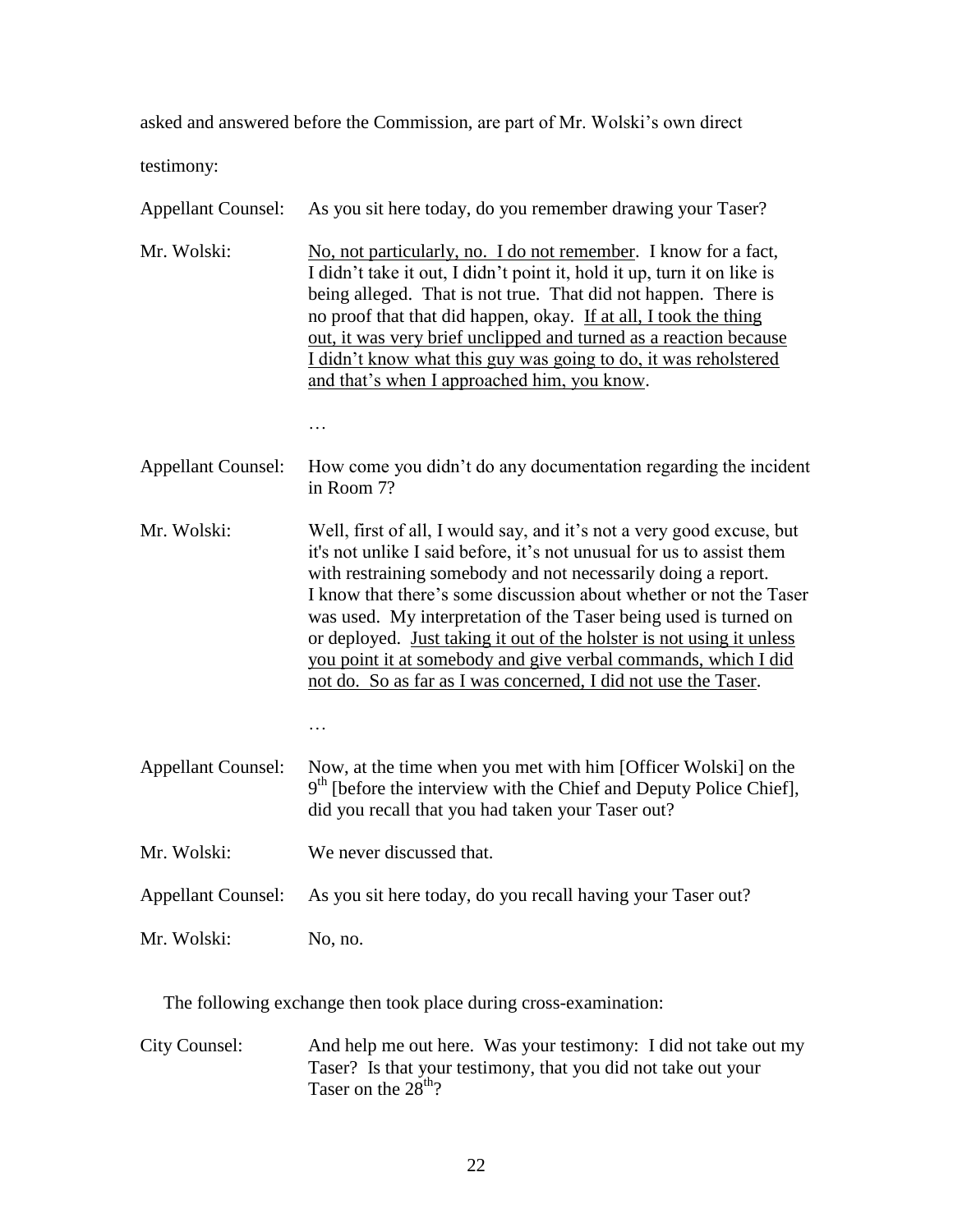| Mr. Wolski:   | I don't believe that I did.                         |
|---------------|-----------------------------------------------------|
| City Counsel: | You don't believe you did?                          |
| Mr. Wolski:   | No.                                                 |
| City Counsel: | So you did not take your Taser out?                 |
| Mr. Wolski:   | What I'm saying is that I don't believe I did.      |
| City Counsel: | You don't believe you did?                          |
| Mr. Wolski:   | And I don't recall taking it out.                   |
| City Counsel: | Well, is it you don't believe and you don't recall? |
| Mr. Wolski:   | Correct.                                            |

 Standing alone, this testimony made me question Mr. Wolski's credibility as he went from: a) not remembering – at all – pulling out his Taser at the hospital on December  $28<sup>th</sup>$ ; to: b) then offering specific details about re-holstering the Taser; to c) then stating that he didn't file a report because he believed that simply pulling his Taser out of his holster, as opposed to pointing it and giving verbal commands, did not require the filing of a report; and finally, to: d) then reverting to a statement that he doesn't recall taking the Taser out.

 Versions a and d (no memory of pulling the Taser) of Mr. Wolski's testimony, in addition to contradicting versions c and d, are not believable considering the text messages referenced above. Other key parts of Mr. Wolski's testimony before the Commission appeared to evolve, further undermining his credibility. For example, in regard to what occurred just before he slapped the patient in the hospital, Mr. Wolski first testified that the patient: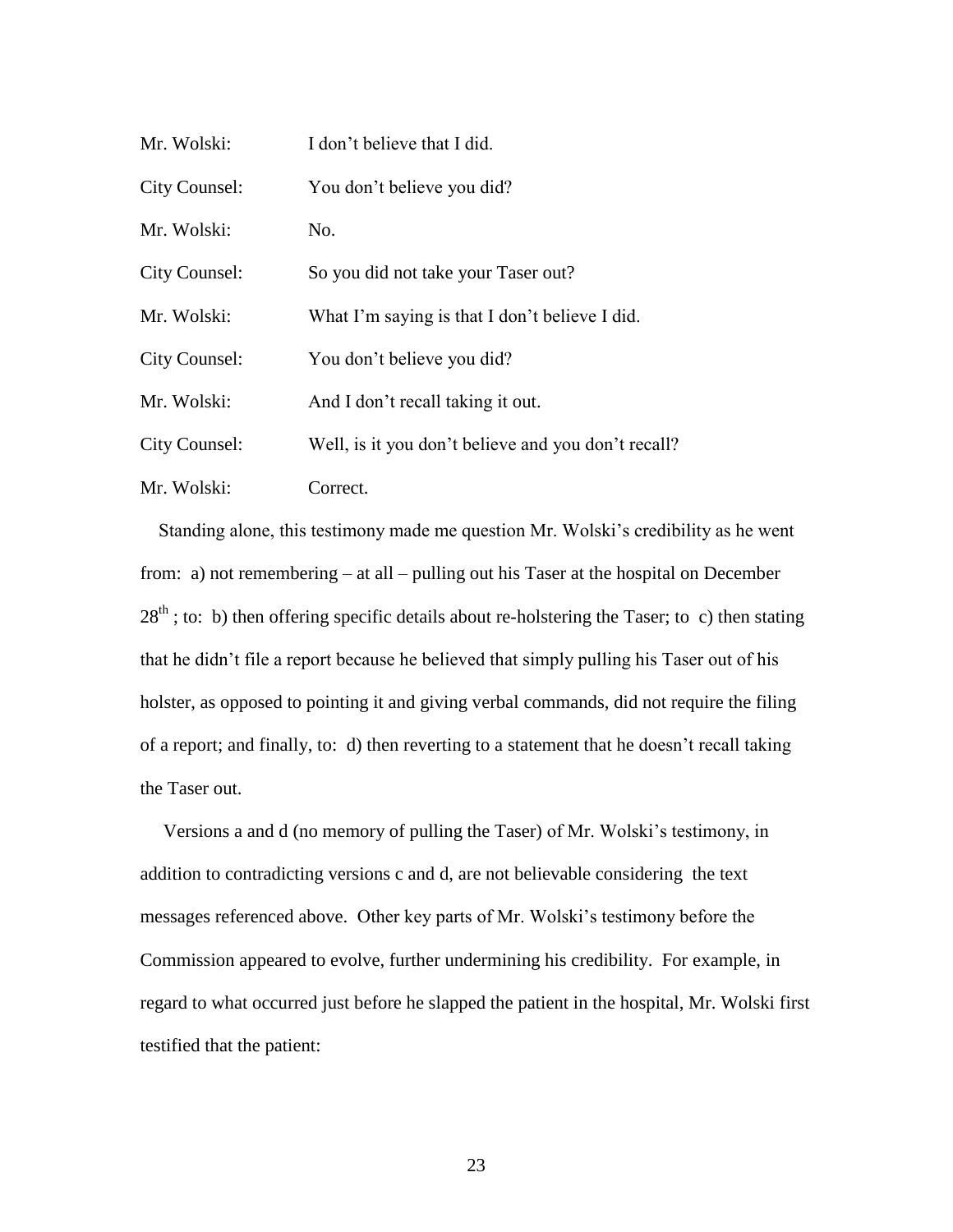" … stands up, he made like a swatting motion, like towards my gear, towards my face, and at that point I smacked – I hit his hands out of the way and I did strike him with my hand. As I hit him – as I was hitting his hands out of the way, my hand struck his face and he went back, and it was almost like it caught him on surprise, you know."

Regarding this same timeframe, Mr. Wolski later testified that:

"I think that's when he [the patient] tried to attack me and threw his hands at me, whatever it was he did."

 In summary, I found the testimony of Officer Ferreira to be more credible regarding the key events relevant to this appeal. Thus, based on Officer Ferreira's testimony, and after assessing the testimony of all other witnesses and reviewing the entire record, I have concluded that the City, by a preponderance of the evidence, has proven the following:

- I. Mr. Wolski, without justification: a) drew his Taser from his utility belt and pointed it directly at the patient; and b) struck the patient with an open hand across his face. I do not credit Mr. Wolski's testimony that the patient was grabbing at his duty belt and his shirt or that the patient tried to attack him or throw his hands at Mr. Wolski.
- II. I make no finding or conclusion as to whether this use of force rose to the level of a commission of an assault and battery as alleged in an Application for a Criminal Complaint filed by Chief Erickson.<sup>8</sup> A full reading of the Police Department Rules, however, leaves little doubt that the City's decision to terminate Mr. Wolski did not hinge on a criminal complaint being issued by a Clerk Magistrate, as the Police Department Rule regarding engaging in this type of conduct is violated "regardless of the outcome of any criminal court case". (Exhibit 12)

 $\overline{a}$ 

 $8$  According to the Police Chief, the Court did not find probable cause, but, rather, decided to "hold" the complaint for six (6) months and, if nothing happened during those six (6) months, the complaint would "go away."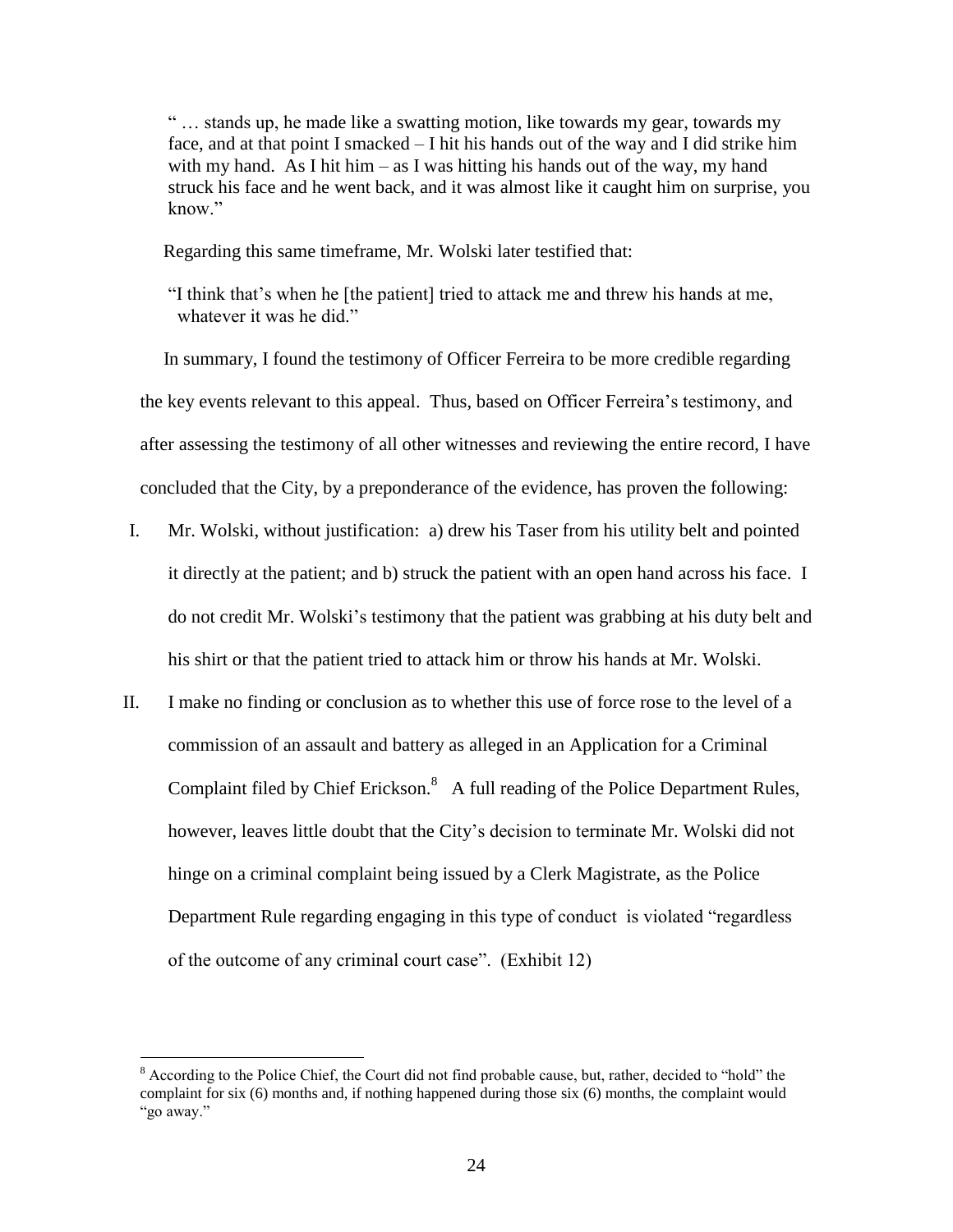- III. Mr. Wolski failed to notify his commanding officer and submit the required reports indicating that he engaged in a use of force. Even Mr. Wolski acknowledges that he made physical contact with the patient on the day in question and "hit him with an open hand". Even if I accept Mr. Wolski's version of events, which I do not, he was still required to comply with department policy and report that he used force against a citizen.
- IV. Mr. Wolski violated the Police Department Rules and Regulations when he was untruthful at his interview with the Police Chief and Deputy Police Chief on January  $9<sup>th</sup>$  when he said he did not pull his Taser at the hospital on December 28<sup>th</sup>. I do not credit his testimony that he could not recall whether or not he pulled his Taser.

 An appointing authority is well within its rights to take disciplinary action when a police officer has "a demonstrated willingness to fudge the truth in exigent circumstances" because "[p]olice work frequently calls upon officers to speak the truth when doing so might put into question a search or embarrass a fellow officer". Falmouth v. Civil Service Comm'n, citing Cambridge v. Civil Service Comm'n, 303.

 Dozens of Commission decisions have held that untruthfulness by a police officer warrants discipline, up to and including termination.

 In Ryan v. Needham Police Department, 20 MCSR 133 (2007), the Commission upheld the termination of a police officer for failing to speak the truth in Court and perjuring himself.

 In Layne v. Town of Tewksbury, 20 MCSR 372 (2007), the Commission upheld the discharge of a police officer for rudeness and profanity in his dealing with the public and his subsequent lying and filing false reports to avoid the consequences of his conduct.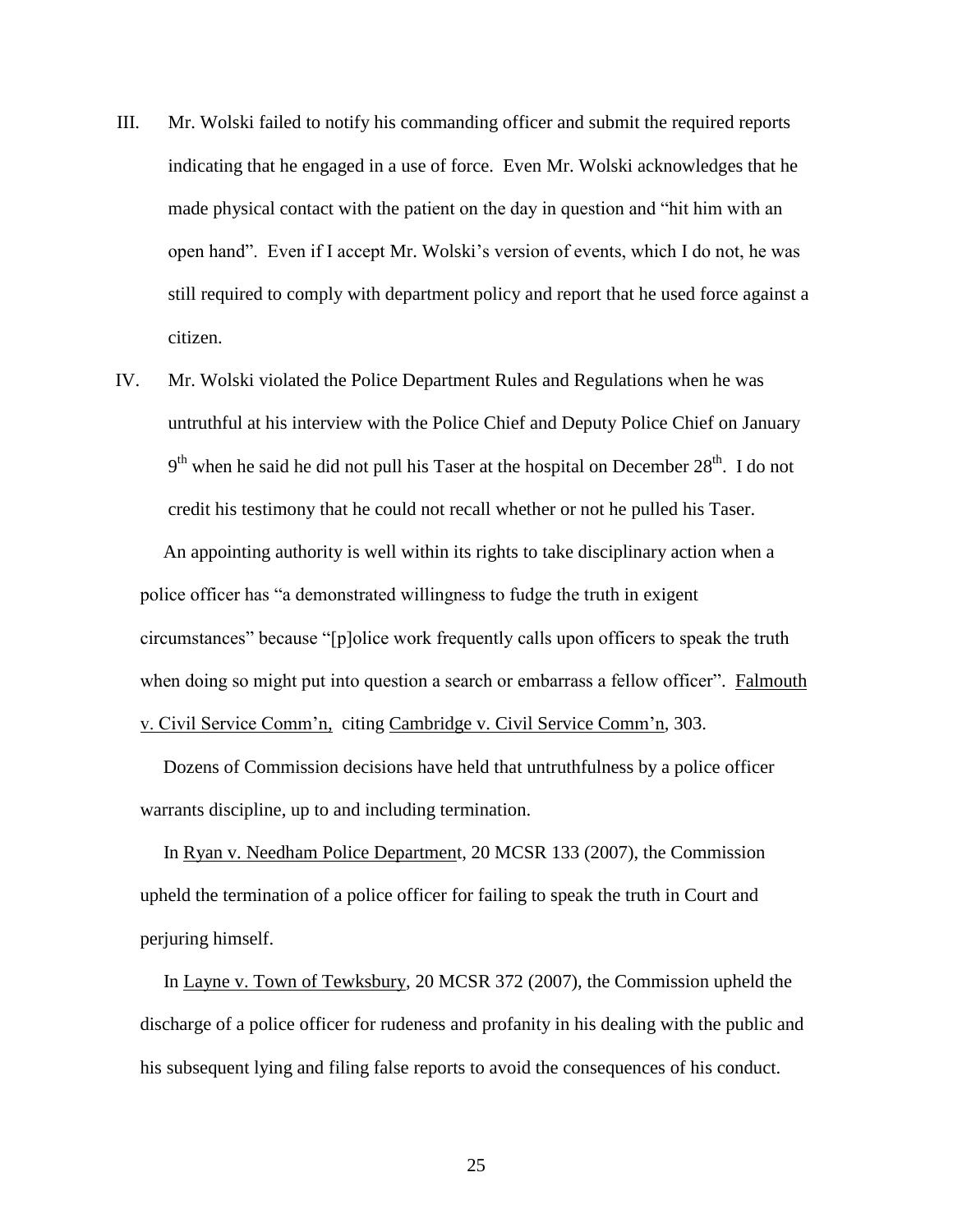In Grinham v. Town of Easton, 20 MCSR 534 (2007), the Commission upheld the discharge of a police Sgt. who beat up a prisoner in custody, suborned his fellow officers to testify on his behalf, filed false reports and lied about his conduct.

 In Rizzo v. Town of Lexington, 21 MCSR 634 (2008), the Commission upheld the discharge of a police officer for excessive force, lying, conduct unbecoming and failure to follow procedures.

 In Mozeleski v. City of Chicopee, 21 MCSR 676 (2008), the Commission upheld the discharge of a police officer who conducted a late-night traffic stop involving a sole female and his subsequent conduct in falsifying a report in an attempt to cover up his interaction.

 In Desharnias v. City of Westfield, 23 MCSR 418 (2010), the Commission upheld the discharge of a police officer who damaged his cruiser and then untruthfully denied that he had damaged the cruiser.

 In Kinnas v. Town of Shrewsbury, 24 MCSR 67 (2011), the Commission upheld the discharge of a police officer who accessed the Facebook account of a colleague's wife and subsequently being untruthful by denying it.

 In Ung v. Lowell Police Department, 24 MCSR 567 (2011), the Commission upheld the discharge of a police officer who filed false stolen motor vehicle reports on the automobile of a woman he was apparently trying to seduce.

 In Gonsalves v. Town of Falmouth, 25 MCSR 231 (2012), the Commission upheld the discharge of a police officer for negligent handling of evidence and repeated untruthfulness.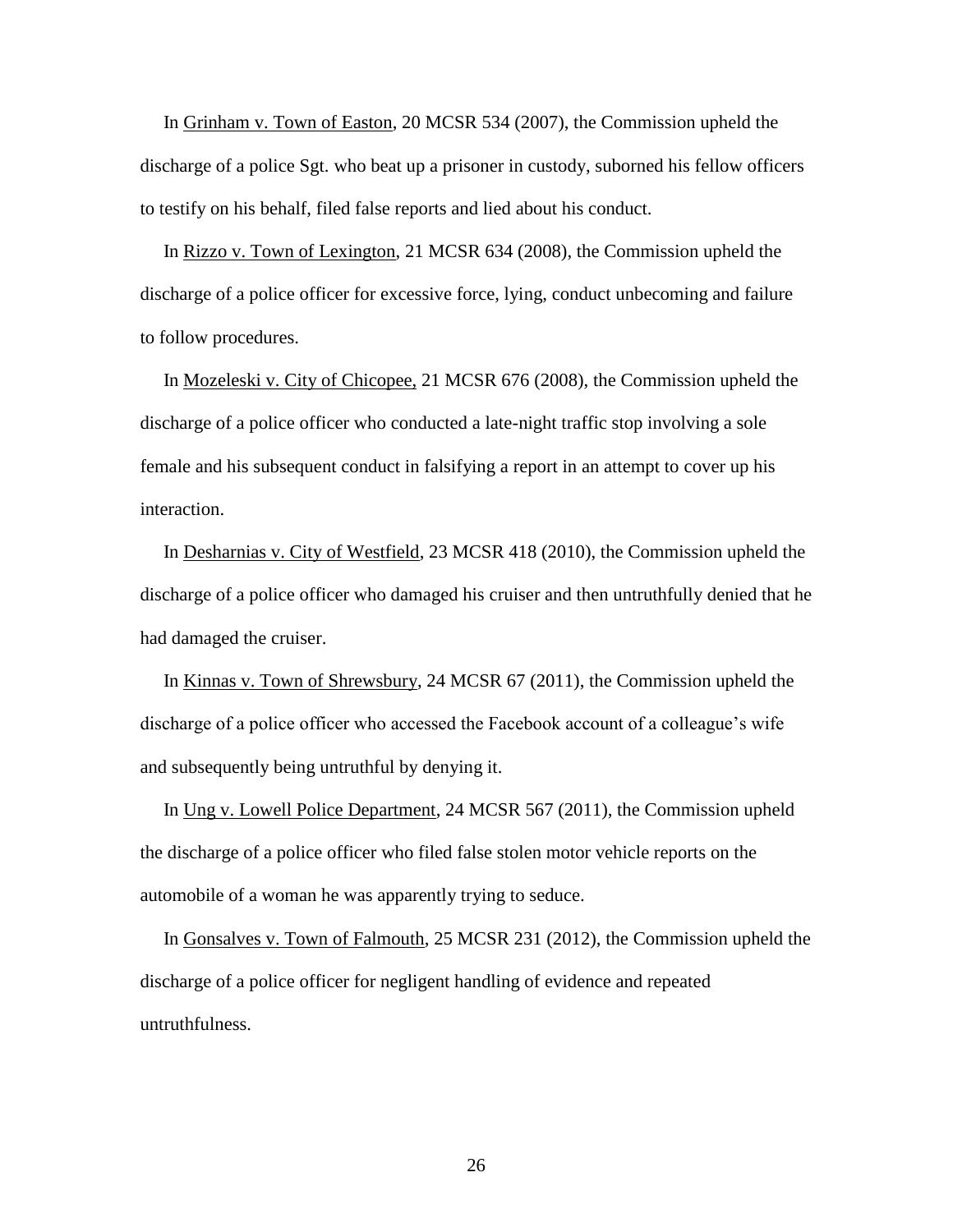In Freitas v. City of Somerville, 25 MCSR 259 (2012), the Commission upheld the discharge of a police officer for giving confiscated marijuana to a friend and then lying about the incident in a deposition while under oath.

 In Hadis v. Town of Oxford, 27 MCSR 200 (2014), the Commission upheld the discharge of a police officer for seeking to conceal from his superiors his involvement in a traffic stop that had resulted in vehicle damage.

 In Pierce v. City of Attleboro, 27 MCSR 329 (2014), the Commission upheld the discharge of a police officer who failed to file the required reports governing the use of his Taser and subsequently failed to be truthful during the investigation.

 In Desmond v. Town of West Bridgewater, 27 MCSR 645 (2014), the Commission upheld the discharge of a police officer who lied at a hearing to determine whether a temporary restraining order sought by his girlfriend against her husband should be extended.

 Having determined that Mr. Wolski did engage in some misconduct, the Commission must now determine whether the level of discipline (termination) was warranted.

As stated by the SJC in Falmouth v. Civ. Serv. Comm'n, 447 Mass. 814 (2006):

 "After making its de novo findings of fact, the commission must pass judgment on the penalty imposed by the appointing authority, a role to which the statute speaks directly. G.L. c. [31], s. § 43 ('The commission may also modify any penalty imposed by the appointing authority.') Here the commission does not act without regard to the previous decision of the [appointing authority], but rather decides whether 'there was reasonable justification for the action taken by the appointing authority in the circumstances found by the commission to have existed when the appointing authority made its decision." Id. citing Watertown v. Arria,16 Mass.App.Ct. 331, 334 (1983).

"Such authority to review and amend the penalties of the many disparate appointing authorities subject to its jurisdiction inherently promotes the principle of uniformity and the 'equitable treatment of similarly situated individuals.' citing Police Comm'r of Boston v. Civ. Serv. Comm'n, 39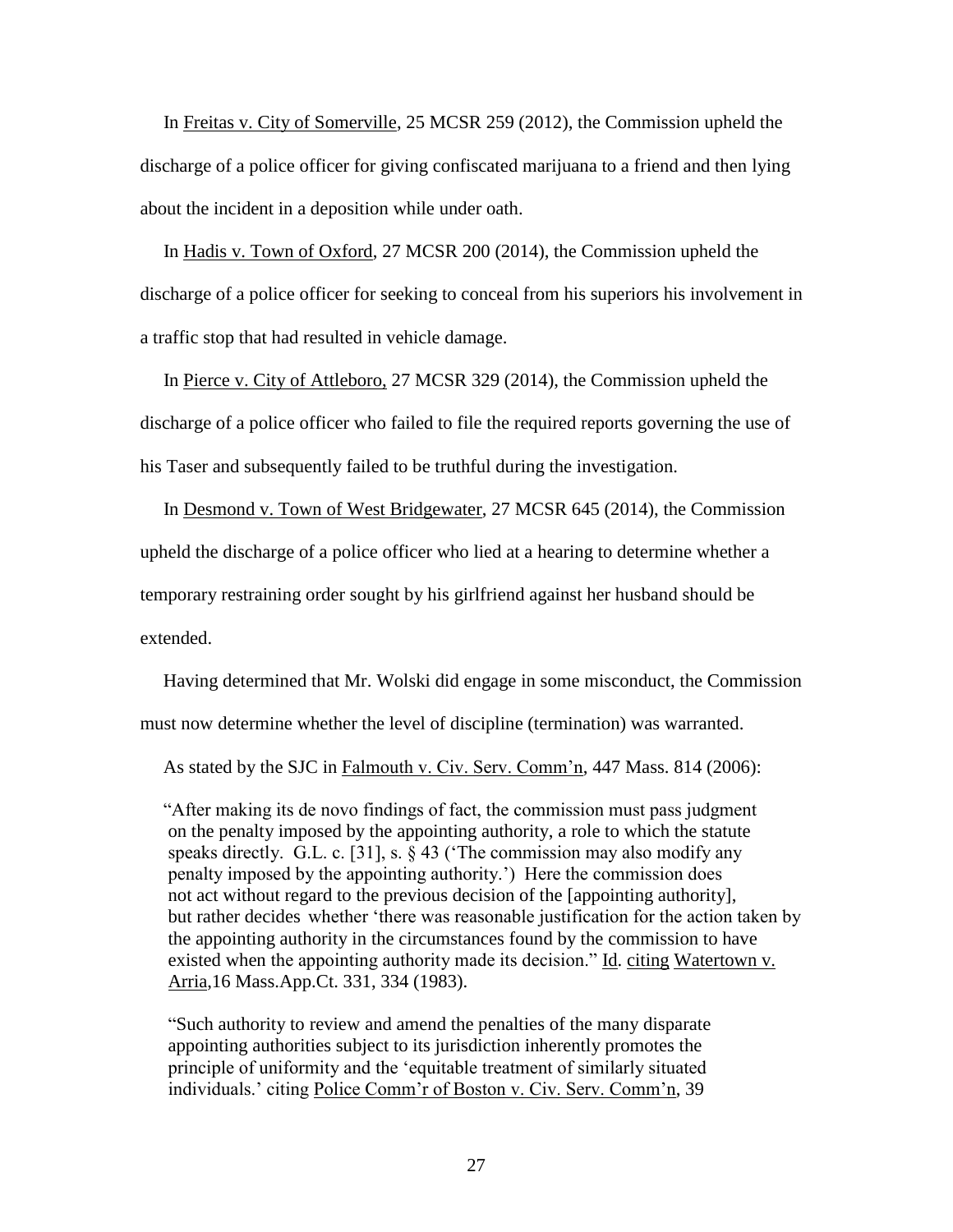Mass.App.Ct. 594, 600 (1996). However, in promoting these principles, the commission cannot detach itself from the underlying purpose of the civil service system— 'to guard against political considerations, favoritism and bias in governmental employment decisions." Id. (citations omitted).

--

"Unless the commission's findings of fact differ significantly from those reported by the town or interpret the relevant law in a substantially different way, the absence of political considerations, favoritism or bias would warrant essentially the same penalty. The commission is not free to modify the penalty imposed by the town on the basis of essentially similar fact finding without an adequate explanation." Id. at 572. (citations omitted).

 My findings do not differ significantly from those reported by the City. Like the City, I have concluded that Mr. Wolski was untruthful during a departmental investigation, that he violated the City's Use of Force Policy, and that he failed to file the required reports regarding his use of force.

 In regard to whether the City's discipline has been uniformly applied, the Police Chief was questioned during his testimony before the Commission about two (2) other police officers who were previously found to be untruthful. Based solely on the Police Chief's testimony, and absent any additional evidence, Mr. Wolski has not shown that these individuals were similarly situated and treated differently. One of the police officers referenced was ultimately terminated and the circumstances regarding the other officer's alleged misconduct appears to be distinguishable from the array of charges against Mr. Wolski here.

 It is a (much) closer call regarding whether Officer Ferreira, who lied by omission (twice) in his statements to the Police Chief and Deputy Police Chief as part of this investigation, was treated differently than Mr. Wolski. Officer Ferreira received only a reprimand, to be removed from his personnel file at some point, apparently for failing to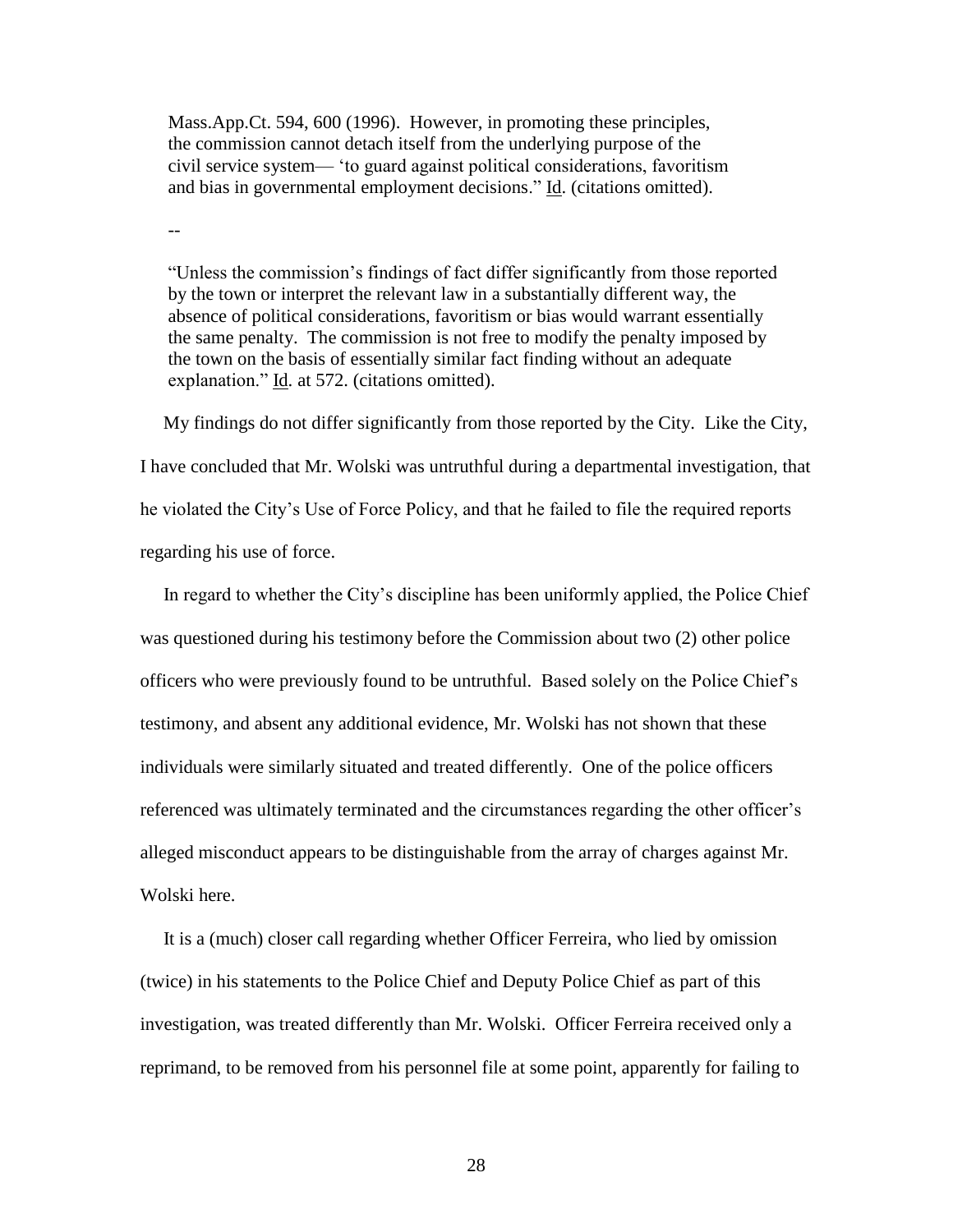report the force he witnessed at the hospital, as opposed to his untruthfulness. Further, the tone and tenor of the interviews with these two officers was noticeably different. The interview with Officer Ferreira appeared to be more of a counseling session, whereas the interview with Mr. Wolski appeared to be more geared toward potential discipline.

 There are, however, important distinctions between the actions of Mr. Wolski and Officer Ferreira. Most importantly, when Officer Ferreira was specifically asked whether Mr. Wolski pulled his Taser at the hospital, he stated, truthfully, and without hesitation: "yes". When Mr. Wolski was asked the same question, he stated, untruthfully, and without hesitation: "no" (twice). Second, Officer Ferreira is not the person who pulled his Taser and/or struck the patient that day without reporting it. In fact, Officer Ferreira, after the incident earlier that day, actually did file a report documenting his altercation with the subject, including that he pulled his Taser at that earlier incident. Third, there was no evidence presented to show that Officer Ferreira has a disciplinary record comparable to that of Mr. Wolski. For all of these reasons, a modification in the penalty imposed here is not warranted.

### *Conclusion*

Mr. Wolski's appeal under D1-17-033 is hereby *denied*.

Civil Service Commission

*/s/ Christopher Bowman* Christopher C. Bowman Chairman

By a vote of the Civil Service Commission (Bowman, Chairman; Camuso, Ittleman, Stein and Tivnan, Commissioners) on March 1, 2018.

Either party may file a motion for reconsideration within ten days of the receipt of this Commission order or decision. Under the pertinent provisions of the Code of Mass. Regulations, 801 CMR 1.01(7)(l), the motion must identify a clerical or mechanical error in this order or decision or a significant factor the Agency or the Presiding Officer may have overlooked in deciding the case. A motion for reconsideration